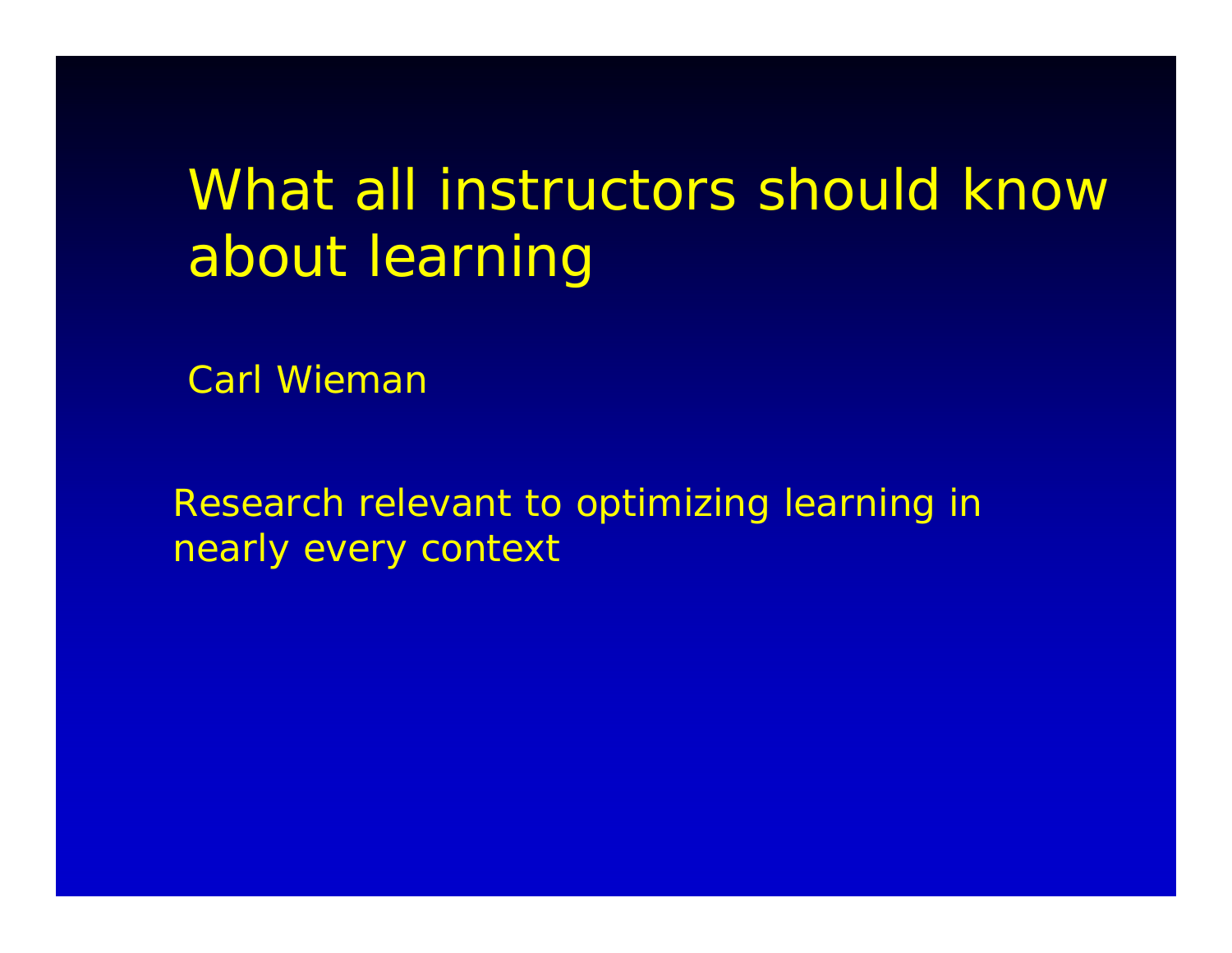## Major advances past 1-2 decades Consistent picture <sup>⇒</sup> Achieving learning

classroomstudies

brainresearch



cognitive psychology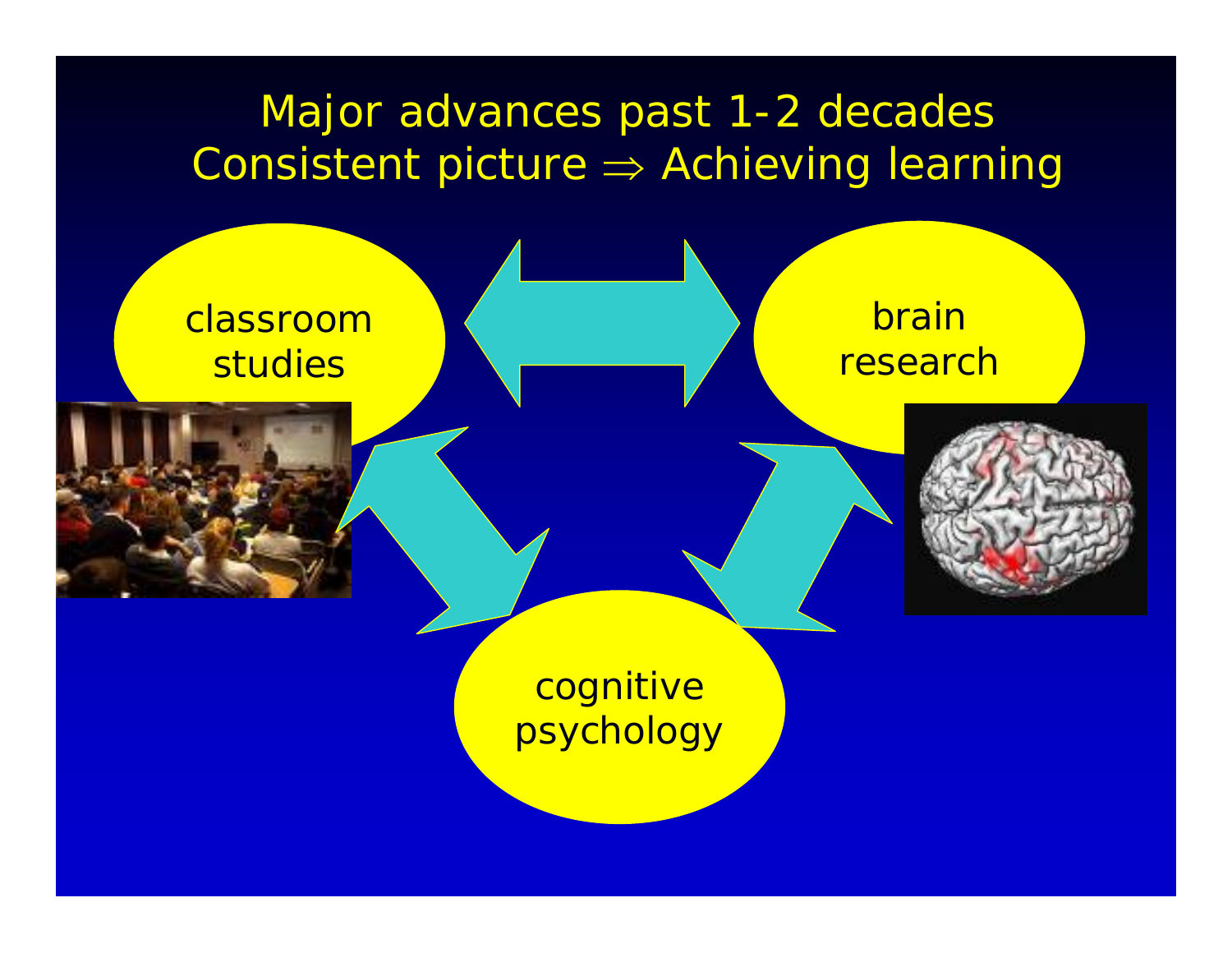## **Outline**

- 1. Background context-- most effective learning
- 2. Motivationwhat motivates & demotivates
- 3. A. RetentionB. Limits on working memory
- 4. Learning as brain development-- A. What changes brain, including role of feedback
	- B. Impact of prior thinking & expert-novice differences
	- C. Expert mental frameworks, learning concepts and transfer to novel contexts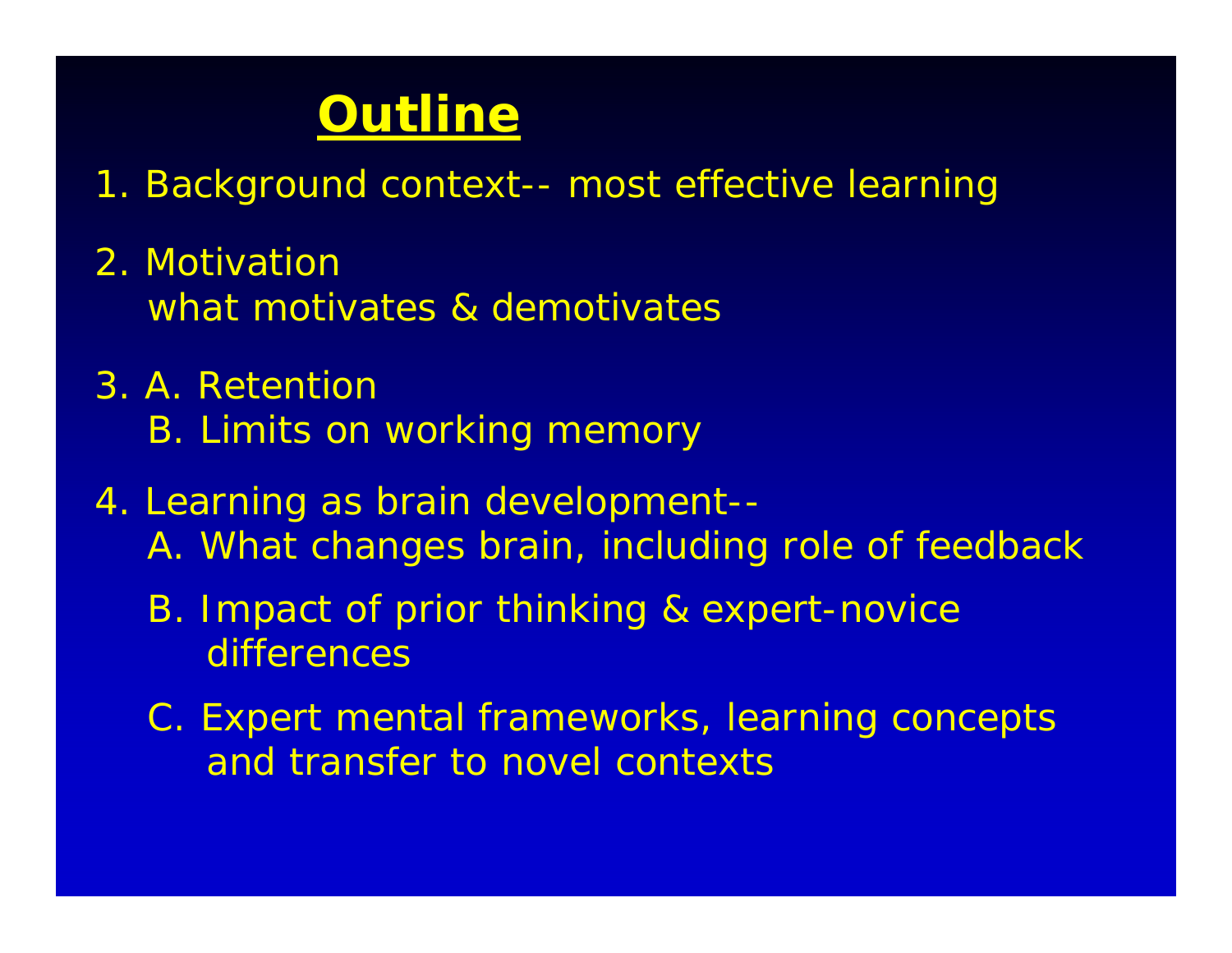Bunch of different ideas on learning relevant to most students and classes.

Challenge to present!

"like abbreviated Cliffs Notes for driver's manual" Skip many subtleties and details. NOT covering implementation in teaching

Assume you are all "expert" learners- have context, framework, background knowledge, and motivation.

Slides on CWSEI website, www.cwsei.ubc.ca Many more references there & others appearing. Research on learning & implementing in teaching. Experts you can consult…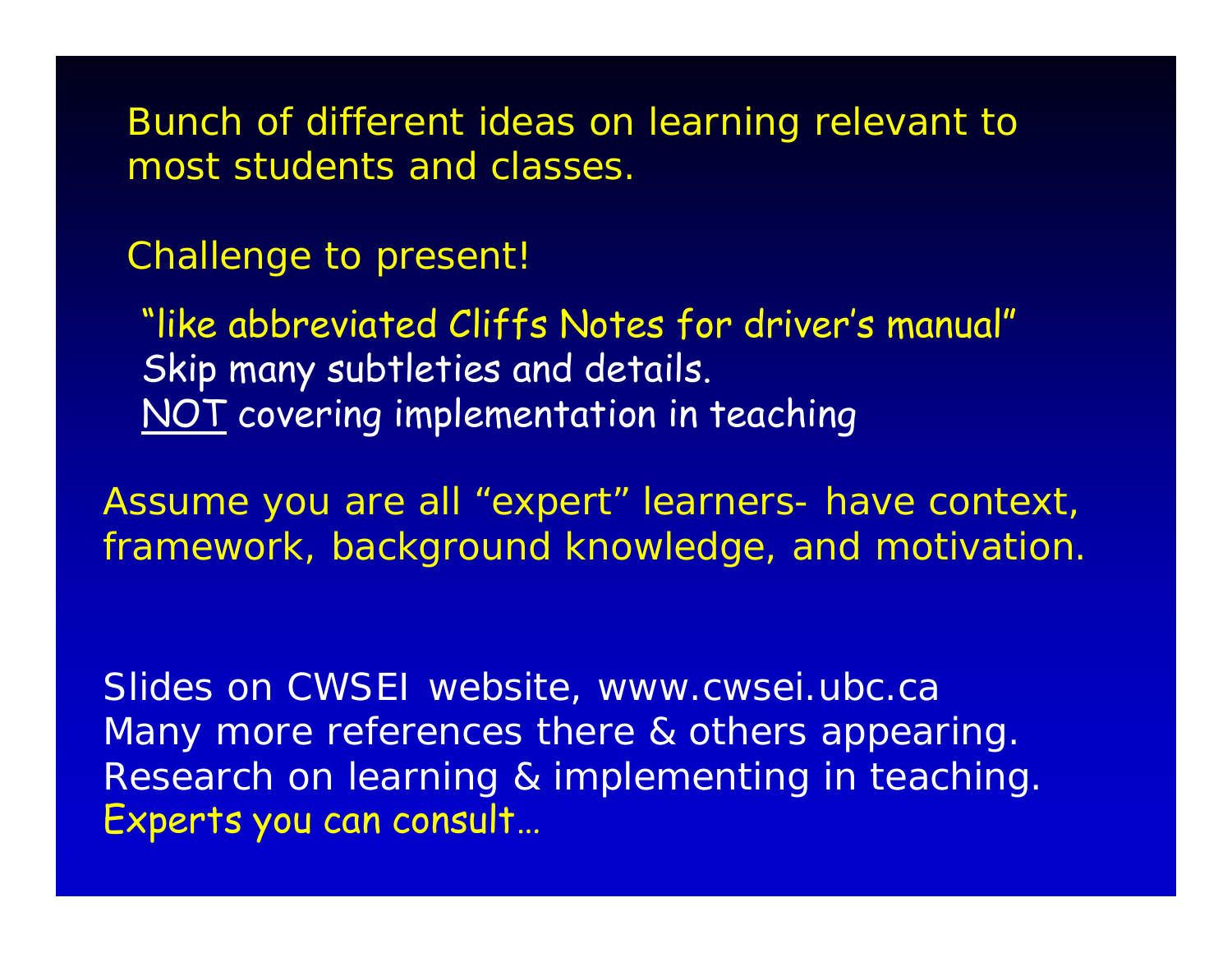## **Science Teaching and Learning Fellows**

#### **Computer Science**



Beth Simon

#### **Earth and Ocean Sciences**



Brett Gilley



Francis Jones



#### Ben Kennedy

#### **Physics and Astronomy**



Jim Carolan

#### **Life Sciences**



Tamara Kelly



#### Jared Taylor



Harald Yurk

#### **Skylight Affiliates**



Gulnur Birol Life Sciences

Jackie Stewart **Chemistry**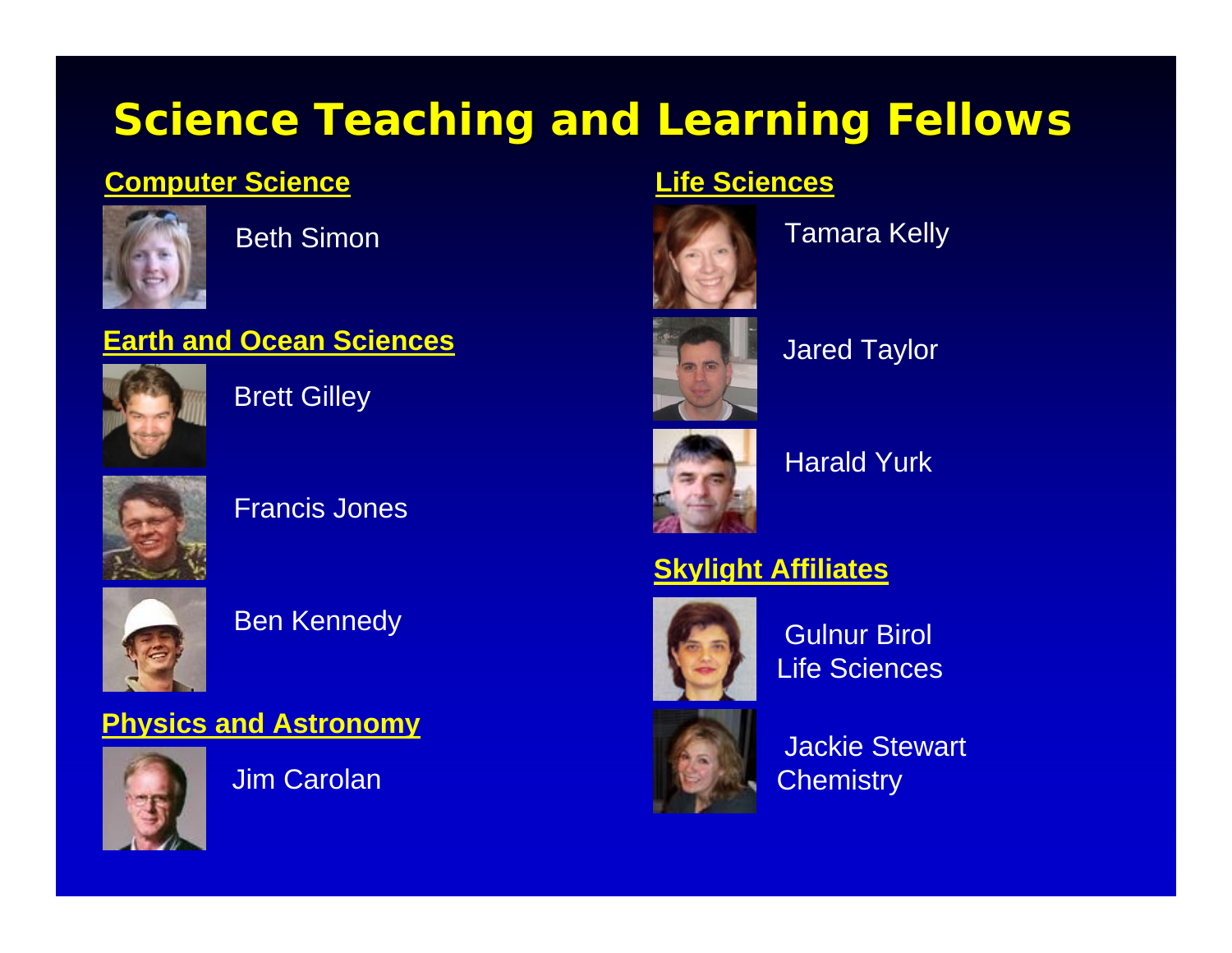**Context**-- What does research say achieves the most learning of any educational approach?\*

- ⇒ **expert** individual tutor
- Large impact on all students

**Average** for class with expert individual tutors >98% of students in class with standard instruction



\* Bloom et al Educational Researcher, Vol. 13, pg. 4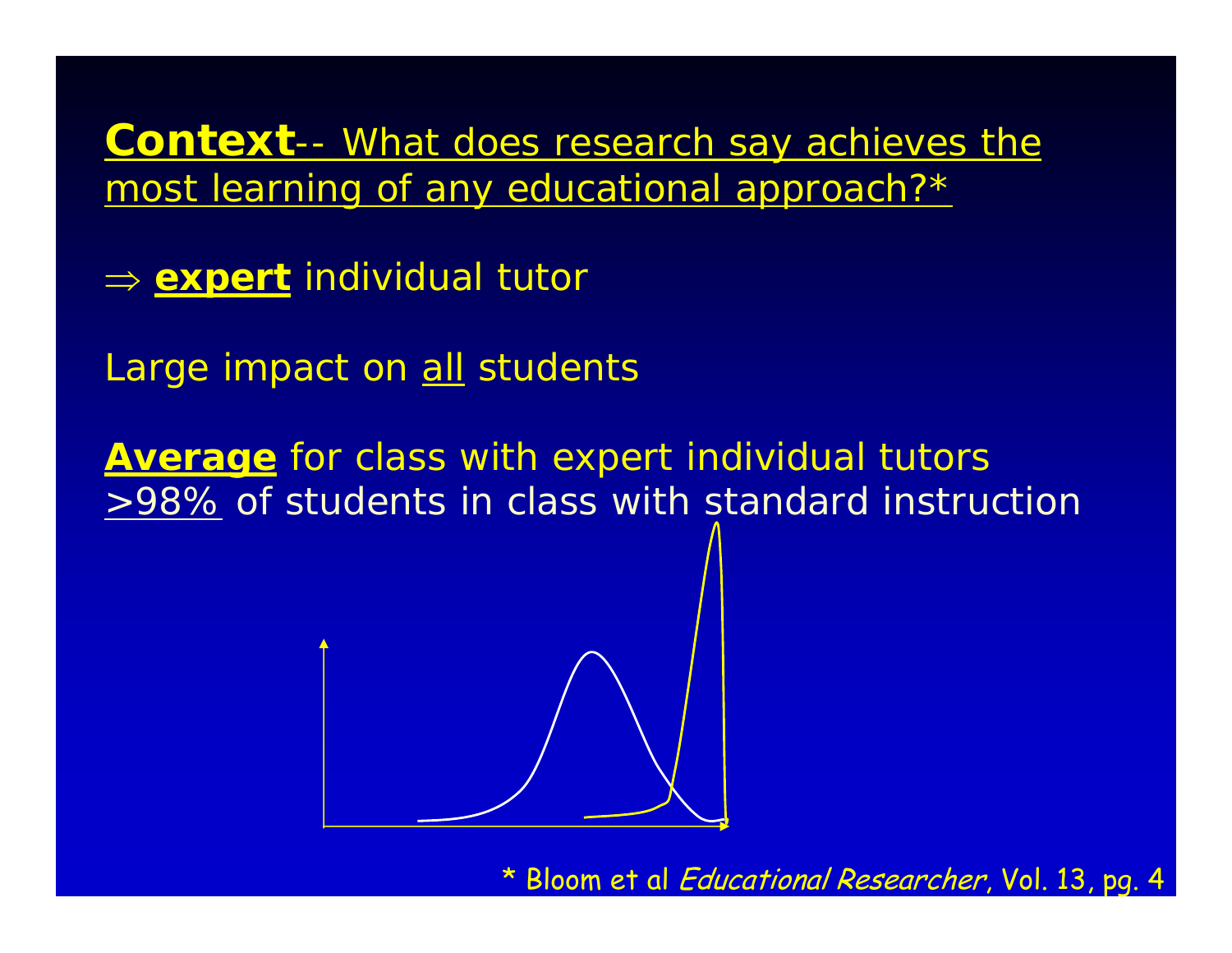### Characteristics of **expert** tutors\*

- •**Motivation major focus** (context, pique curiosity,...) limited praise, never for person, all for process
- •Understands what students do and do not know.  $\Rightarrow$  timely, specific, interactive feedback
- •Almost never tell students anything-- pose questions.
- •Mostly students answering questions and explaining.
- •Asking right questions so students challenged but can figure out. Systematic progression.
- •Let students make mistakes, then discover and fix.
- •Require reflection: how solved, explain, generalize,…

Reflect broadly applicable principles

\*Lepper and Woolverton pg 135 in Improving Academic Achievement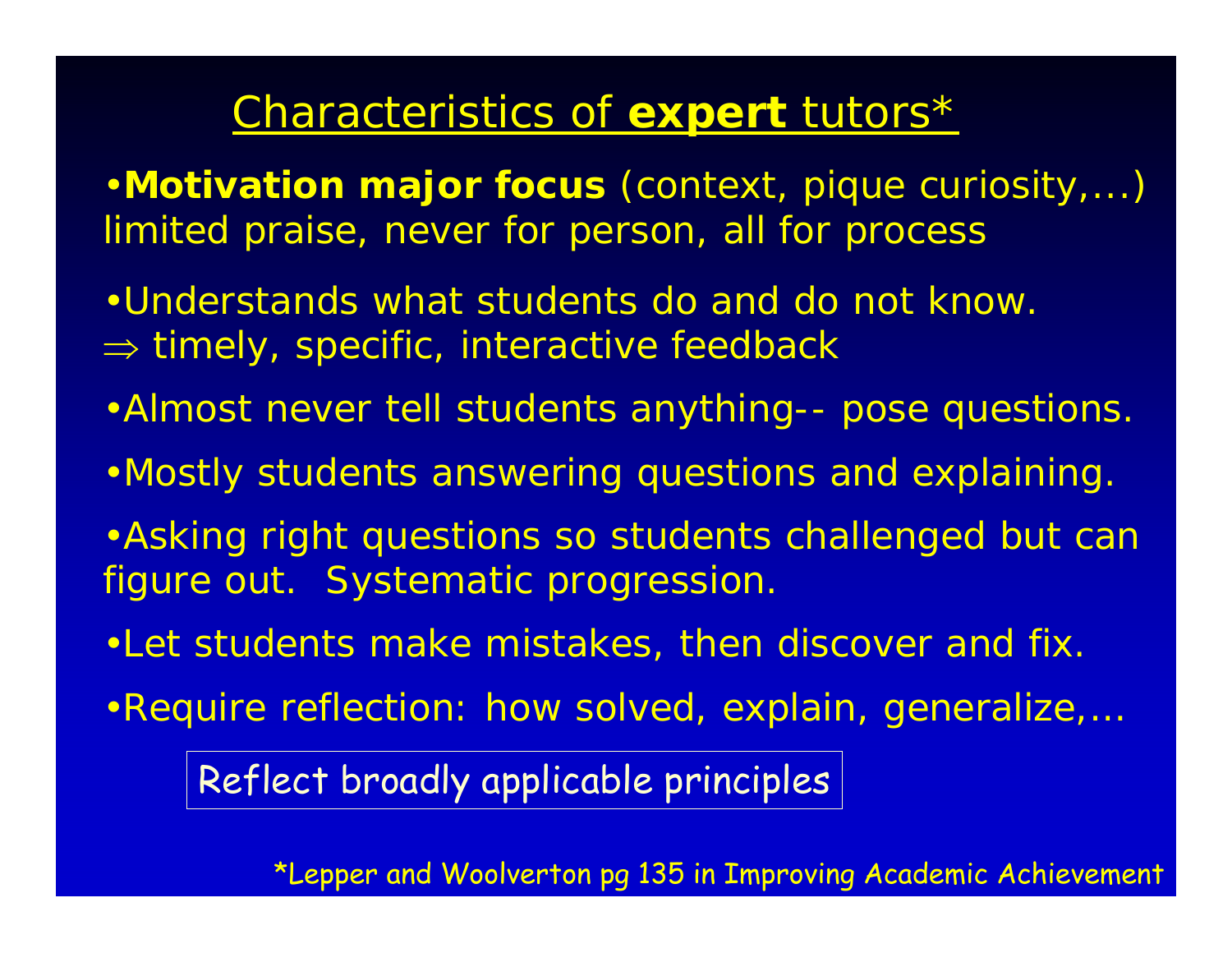## **Outline**

- 1. Background context-- most effective learning
- \*2. Motivationwhat motivates & demotivates
- 3. A. RetentionB. Limits on working memory
- 4. Learning as brain development-- A. What changes brain, including role of feedback
	- B. Impact of prior thinking & expert-novice differences
	- C. Expert mental frameworks, learning concepts and transfer to novel contexts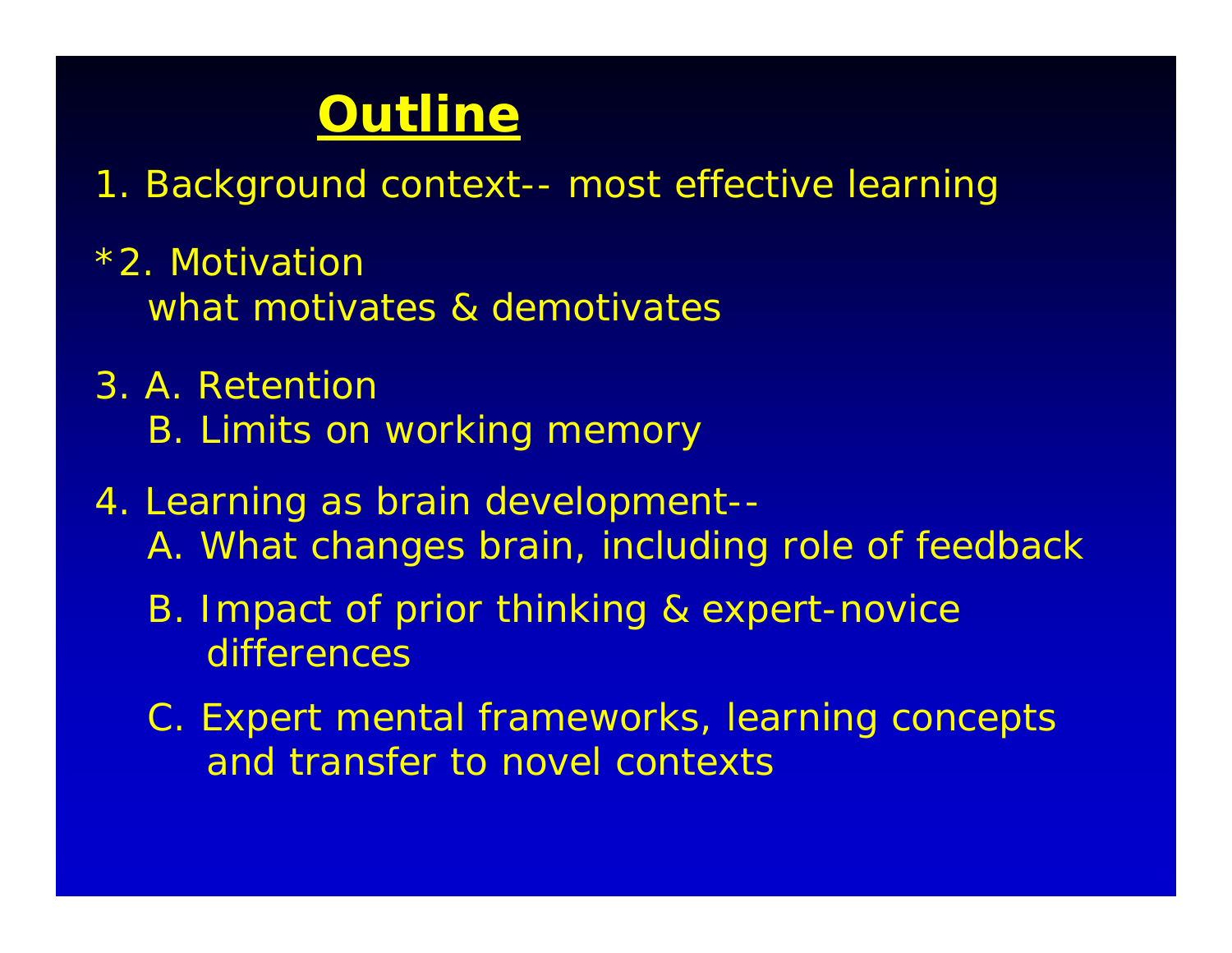2. Motivation-- essential for student learning (& relevant to teacher enjoyment)

Don't want to learn, see no reason to learn. ⇒ Won't learn!



Learning requires effort! Survival trait-- don't expend energy without reason.

Study of successful experts-- **primary characteristic, strong motivation to succeed.** Put in necessary hours of intense effort. (A. Ericsson)

Origins of motivation for learning Motivation to learn given subject not innate, shaped by background & perspective, highly malleable.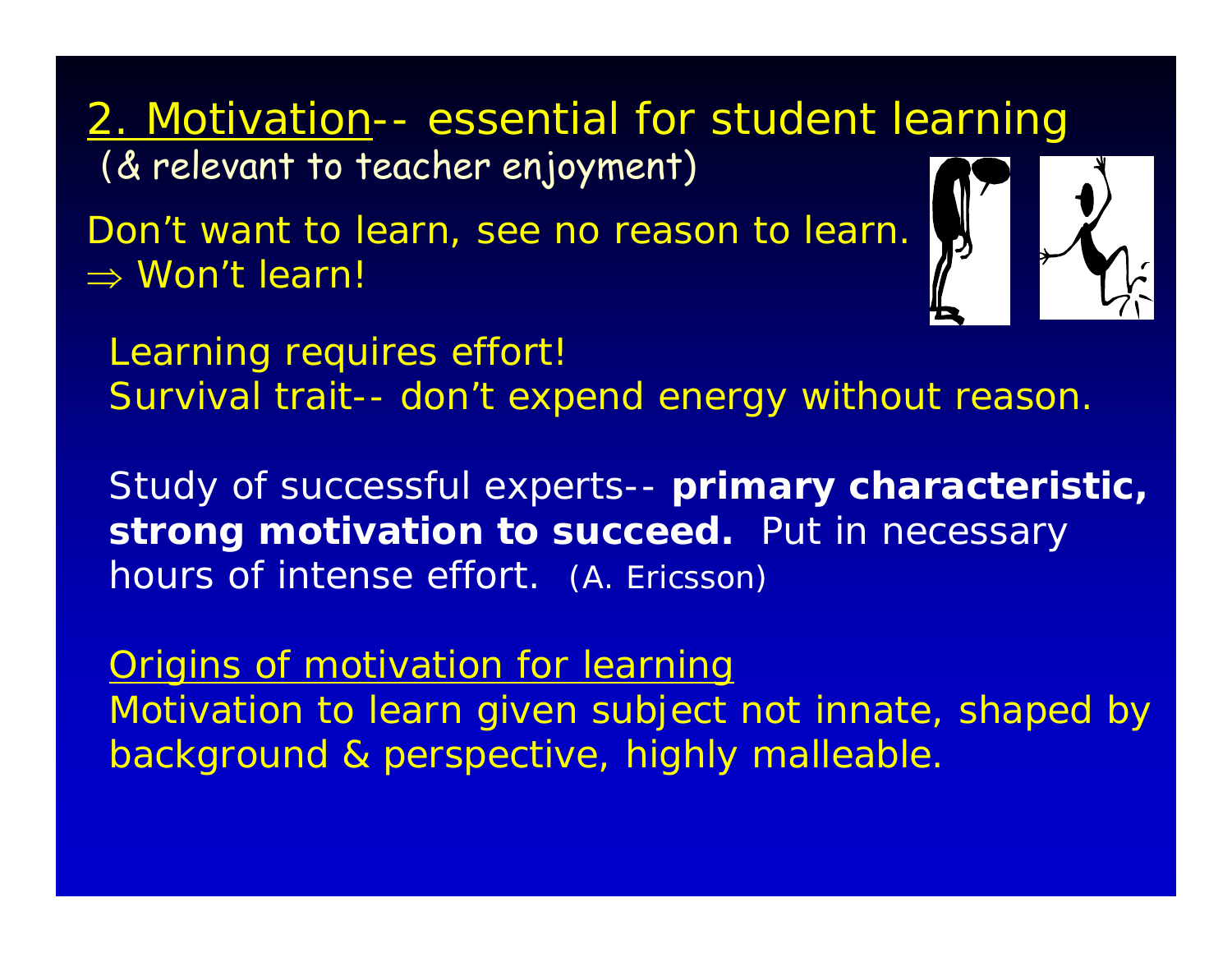clicker question on motivation

*"This class is very hard and many of you will fail so you need to study really hard."*

How does this impact university student motivation to learn the material?

a. increases b. decreases

Focus groups and interviews indicate is demotivating for university students. Psychology studies support.

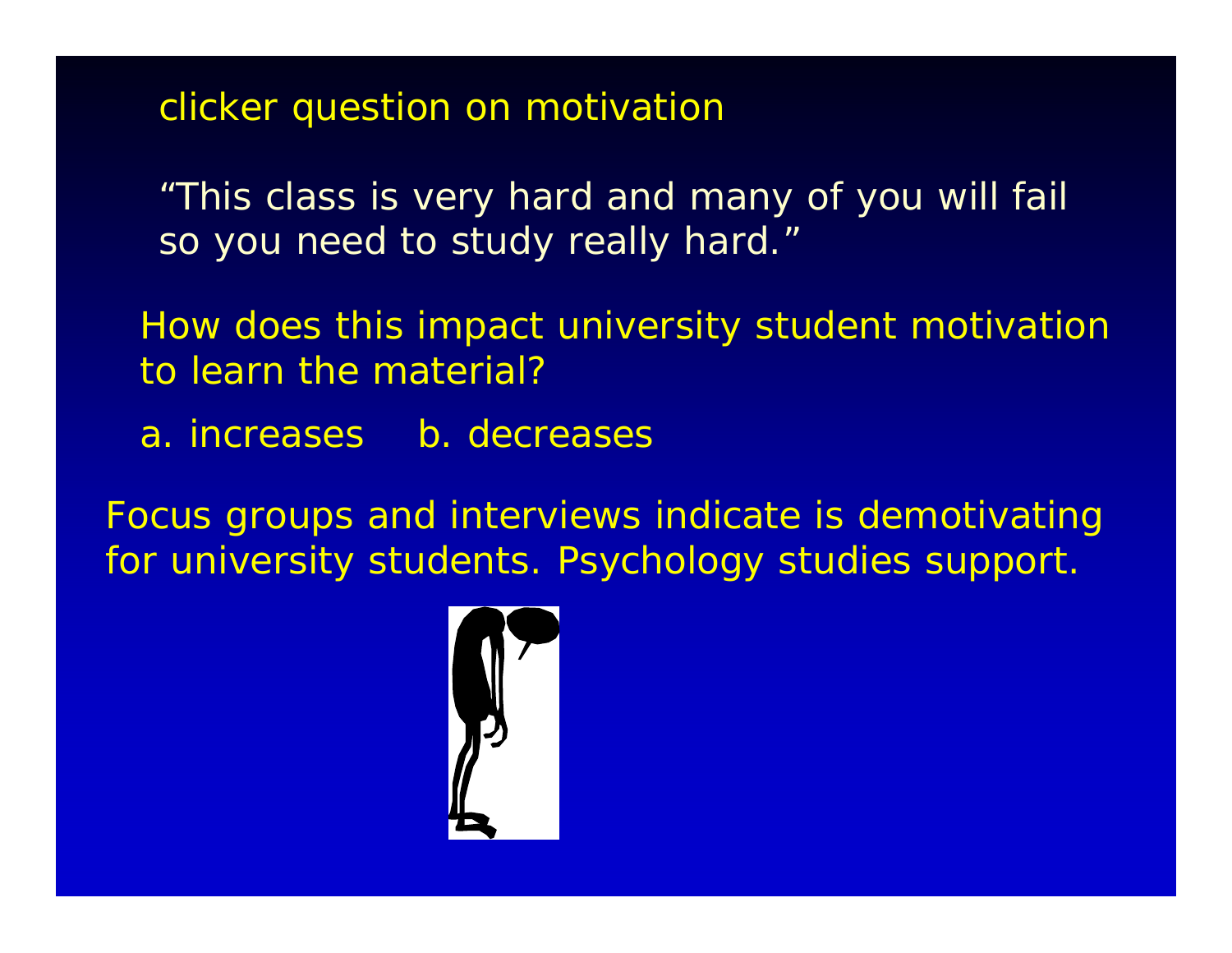#### What motivates to learn (*some* tested examples)?



a. Subject relevant to lives, future plans, explains world they know, solves problems or answers questions they care about ("meaningful context")

b. Instructor attitude*"Subject hard for everyone, but all can master with effort, and my goal for course is for all of you to succeed."*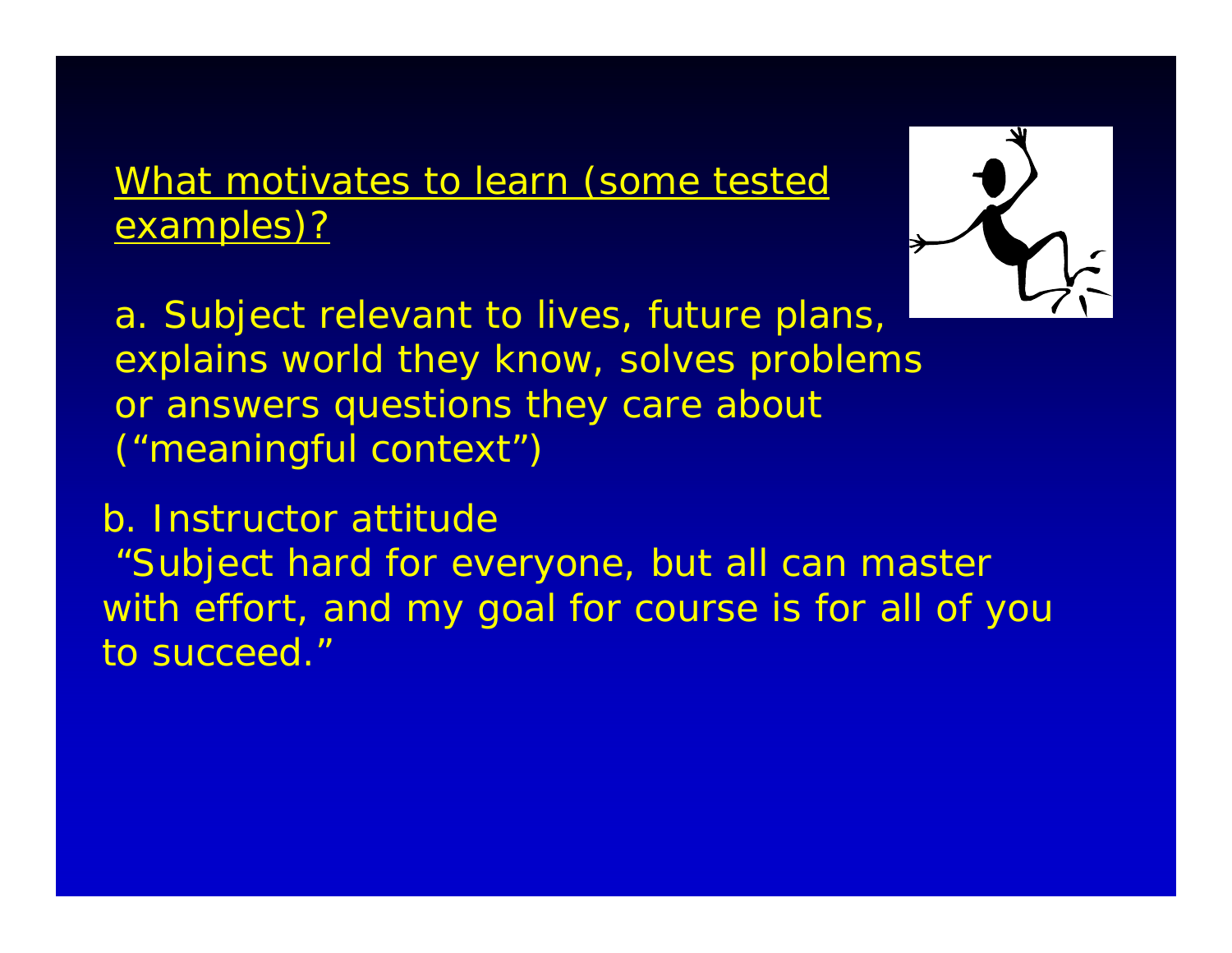#### **3. Two basics- Retention and Working Memory 3A. Retention**--

Retention enhanced by repeated spaced retrieval, number of mental "hooks", depth of processing (?)

•5 hours studying one day vs. 1 hour/day for 5 days performance on exam? about the same performance 3 months later? 1hr/day higher

•Retention from review vs. retrieve & apply *i.e. hearing again or rereading vs. being tested (by self or other), even if score unknown*

> H. Roediger, J. Karpicke Psych. Sci. Vol.17 pg 249

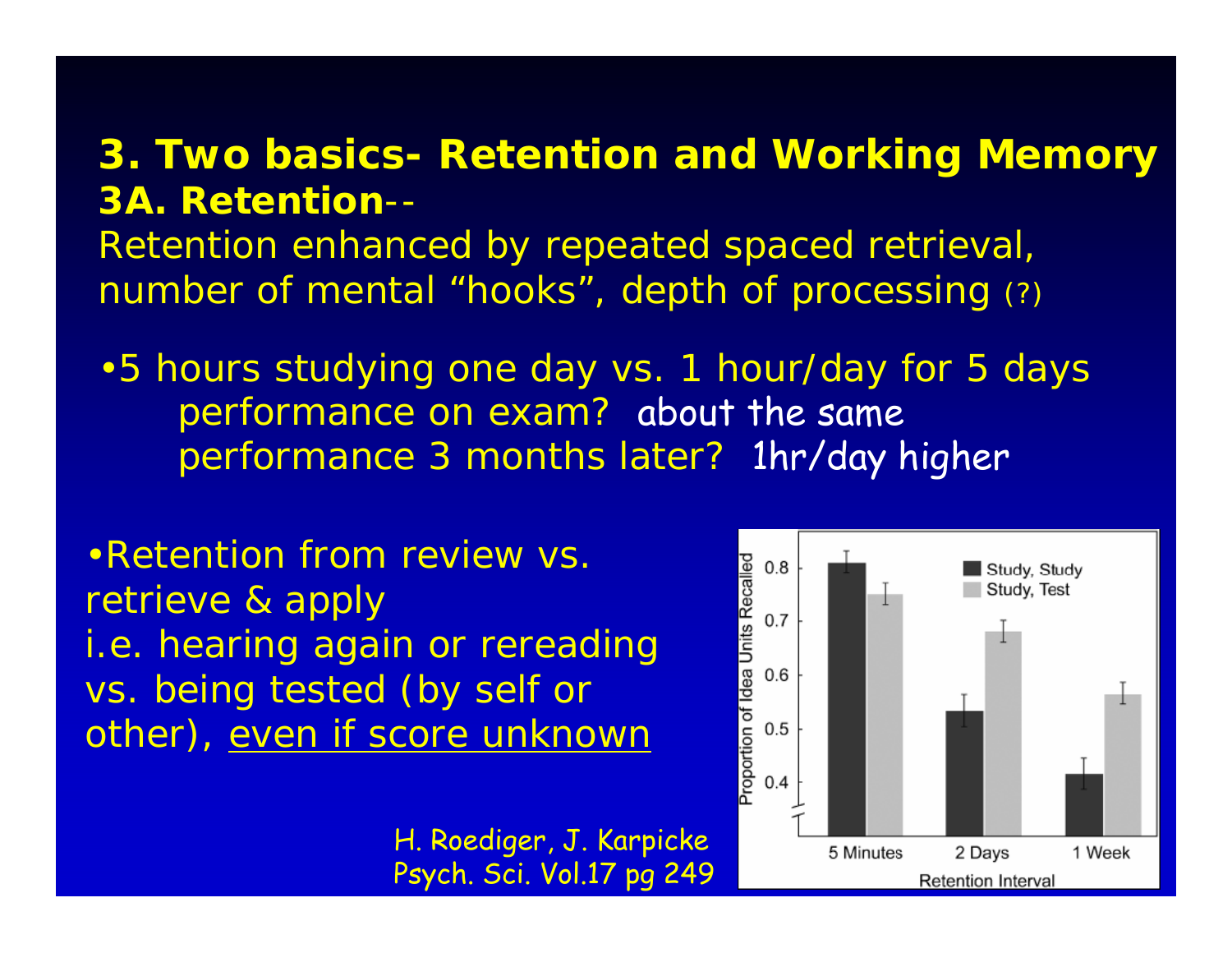### **Learn by explaining** (retrieval +)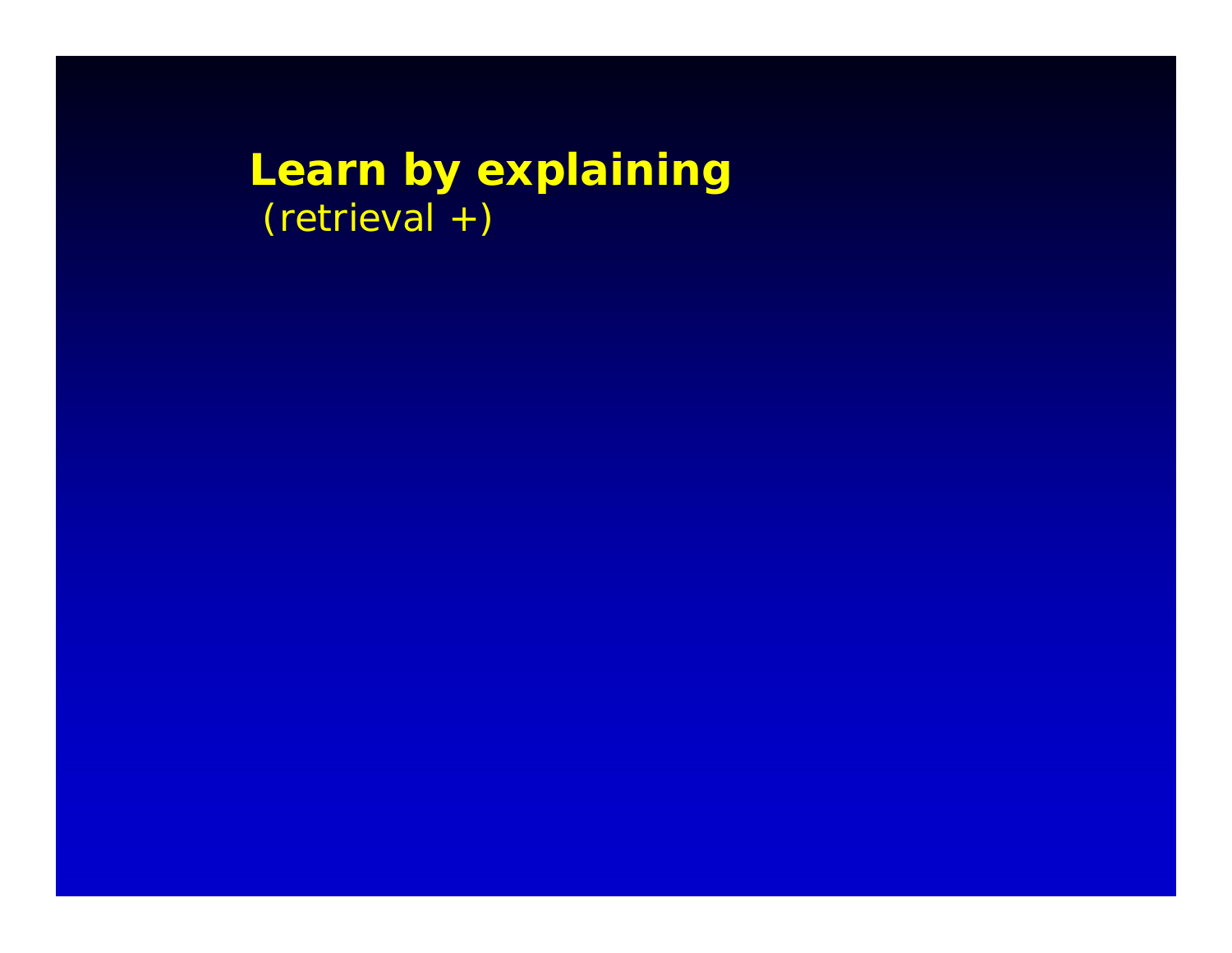**Hooks for retention-- mental connections** (many varieties)

e.g. lesson on fasteners-- here are all the types and how they are used.

vs.

*Here is an interesting job problem, here are possible types of fasteners for solving problem, and here is how a certain type* 

*of fastener solved it. same initial,* **better retention**

6 kg

**AAA** 

Fastener example "*attached hook"* for retention through relevant context

dumb joke about fasteners-- hook to improve your retention of idea of hooks to improve retention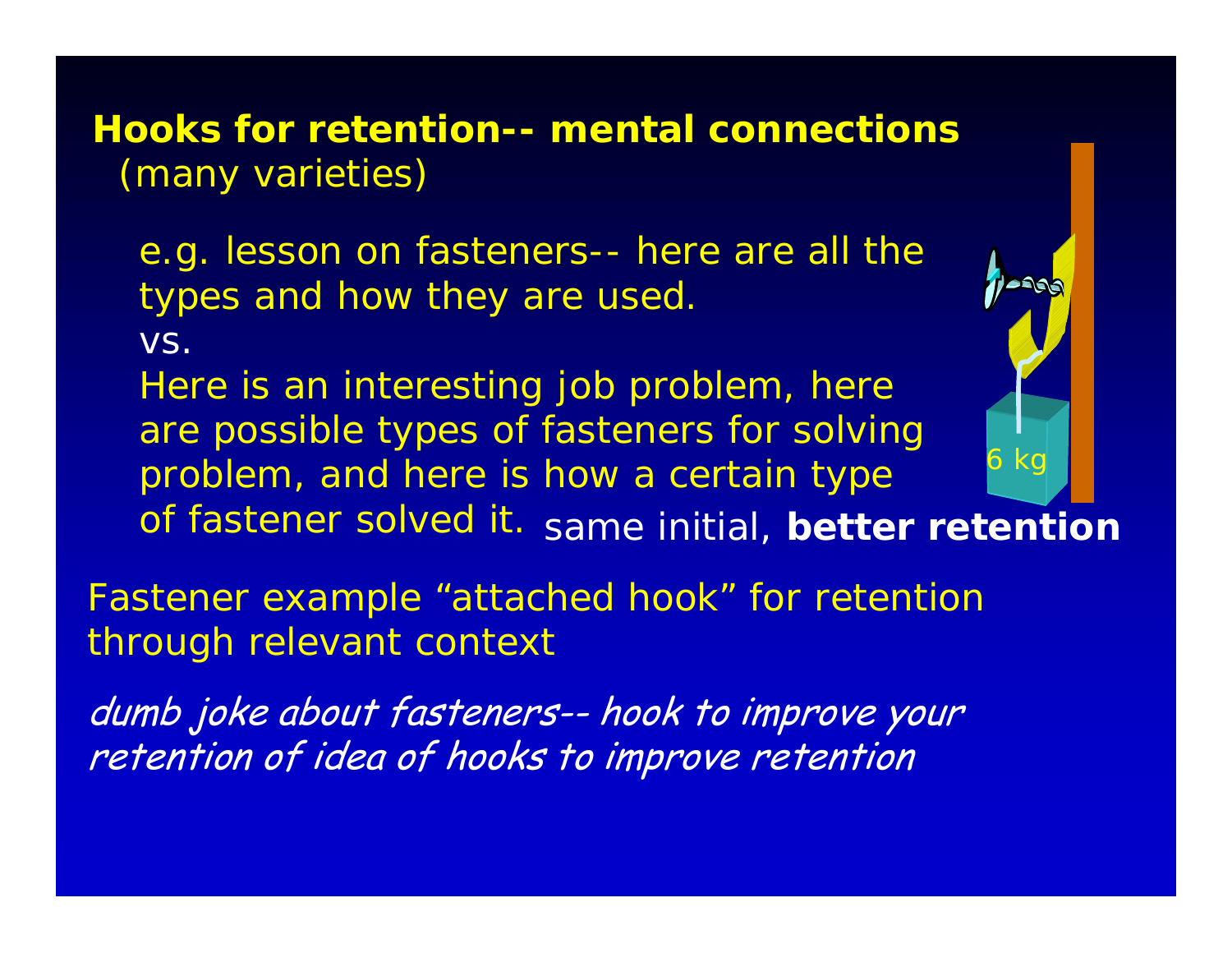#### **3.B. Capacity of working memory**



Working memory capacity **VERY LIMITED!** *every added demand hurts learning ("cognitive load")*

(remember/process max 4-7 unrelated items)

**Without great care, exceeded in almost every lecture.**

Mr. Anderson, May I be excused? My brain is full.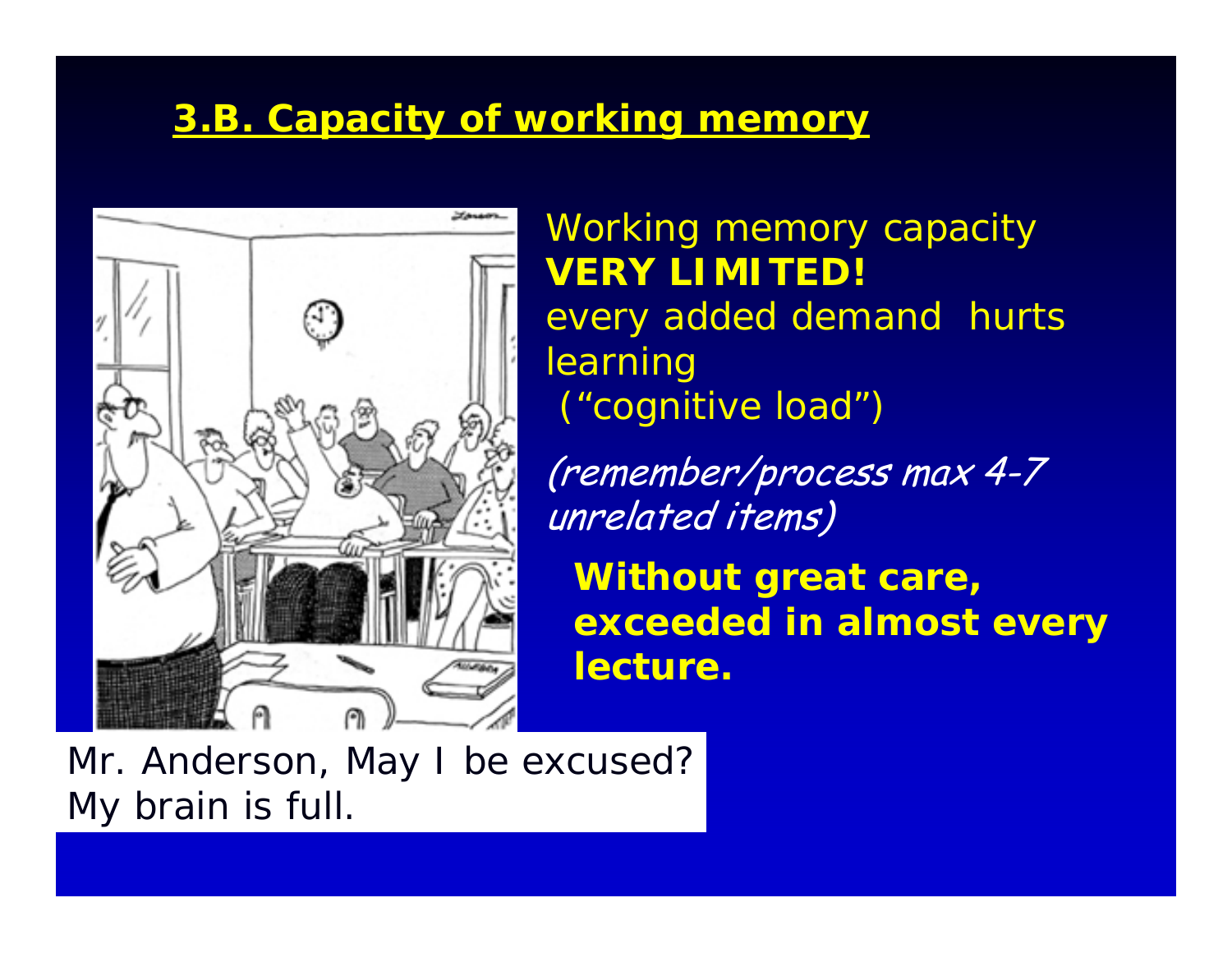Implication for learning--Reducing any unnecessary demand on working memory improves learning. jargon use figures, connect topics, ...





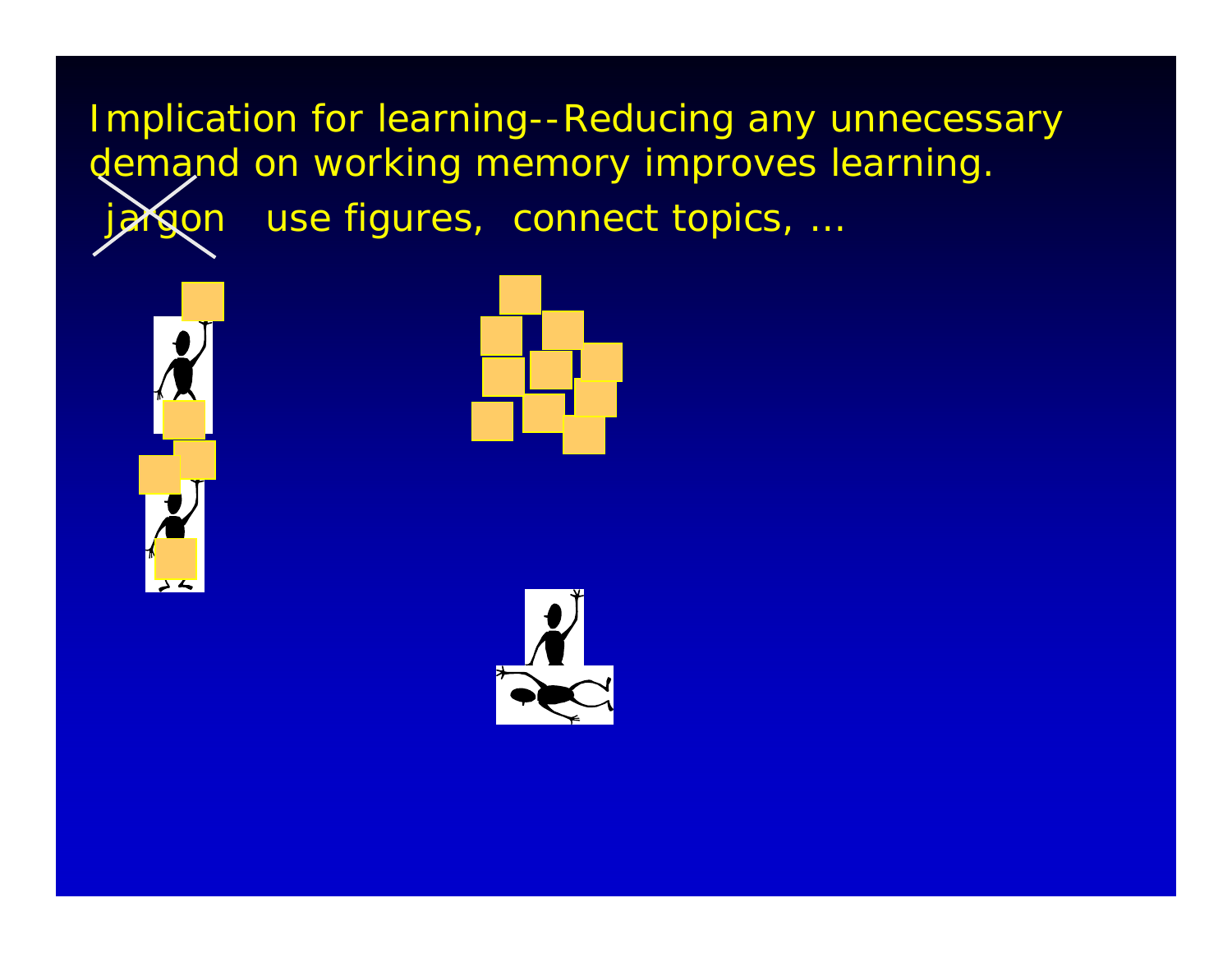## **Outline**

- 1. Background context-- most effective learning
- 2. Motivationwhat motivates & demotivates
- 3. A. RetentionB. Limits on working memory



- **\*4. Learning as brain development**
	- A. What changes brain, including role of feedback
	- B. Impact of prior thinking & expert-novice differences
	- C. Expert mental frameworks, learning concepts and transfer to novel contexts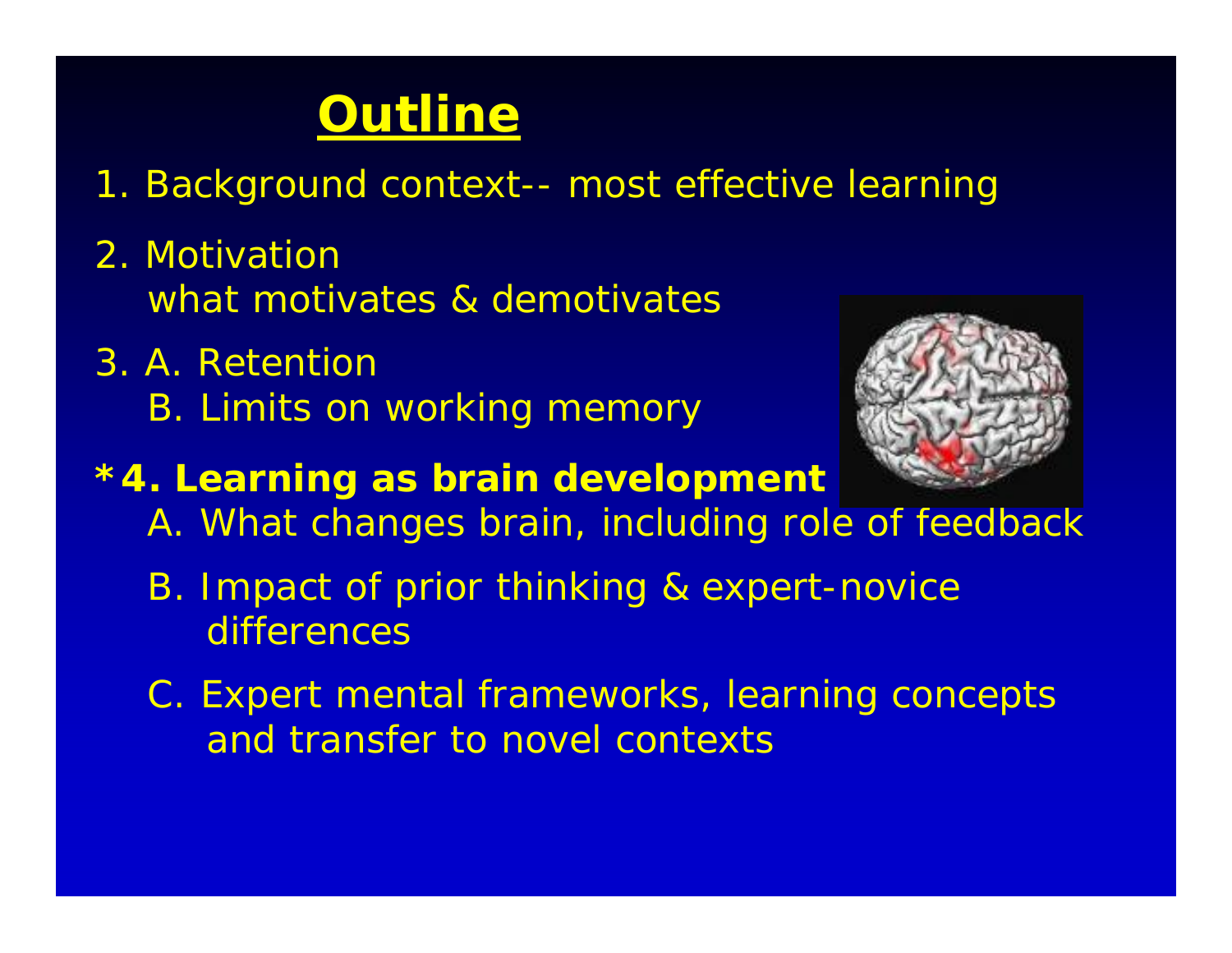## **Expertise and its development\***

Cognitive psychology

*What makes up expertise? How is it acquired? What happens in the brain?*

\*Cambridge Handbook on Expertise and Expert Performance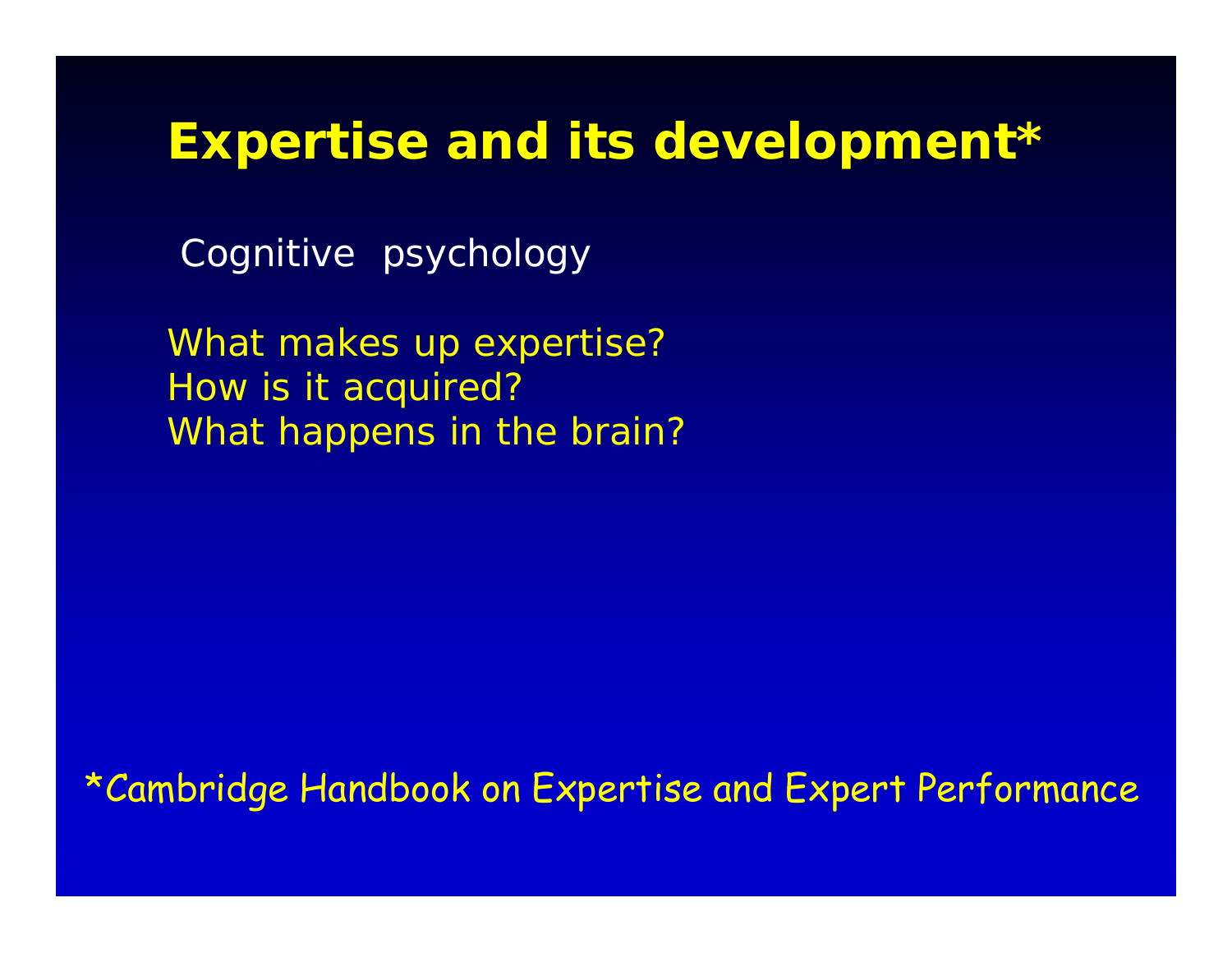### Expert competence research

#### Expert competence = •factual knowledge •Organizational structure<sup>⇒</sup> effective retrieval and use of facts



#### •Ability to monitor own thinking ("Do I understand this? How can I check?")

•How develop expertise?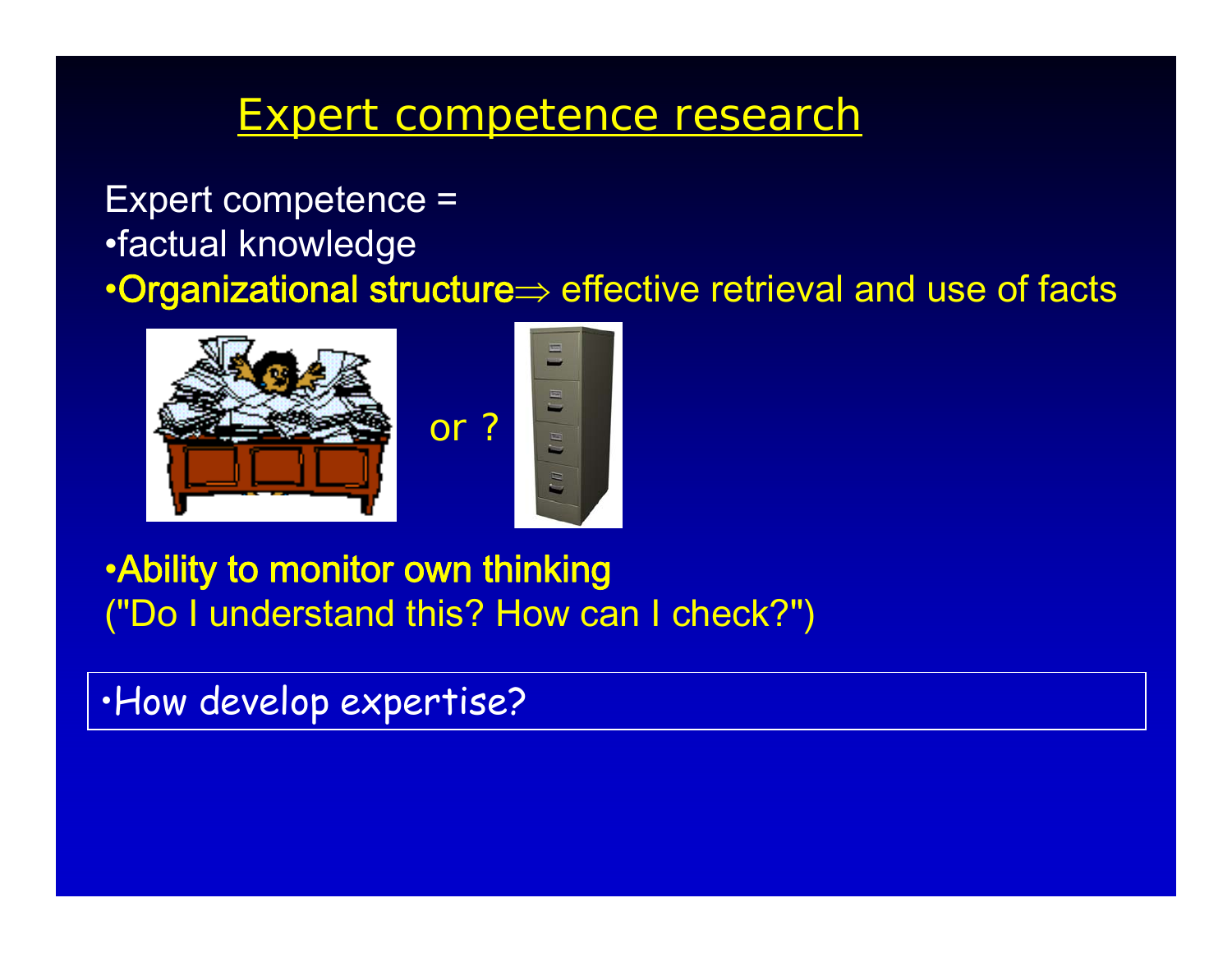Changing the brain Expert-like ways of thinking- not just more informed-- new way to think. Built into long term memory-- new "wiring"

Learning requires active construction of understanding.

Brain **is** changing-- •See in brain activation and imaging studies •Understand in terms of chemical and biological basis of long-term memory •See in development of expertise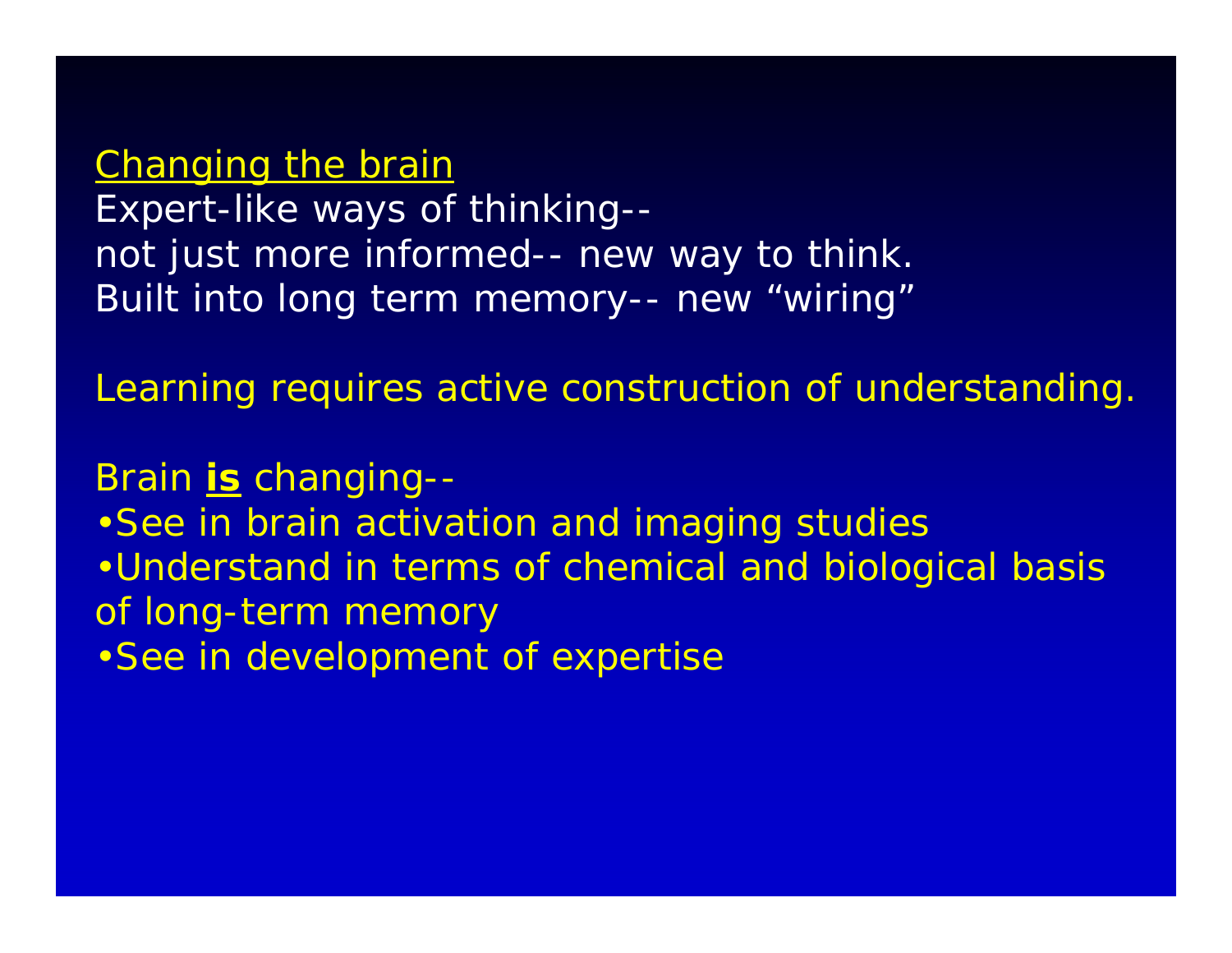#### recent research--Brain development much like muscle

Requires strenuous extended use to develop *(classroom, cog. psych., & brain imaging)*



### stronger?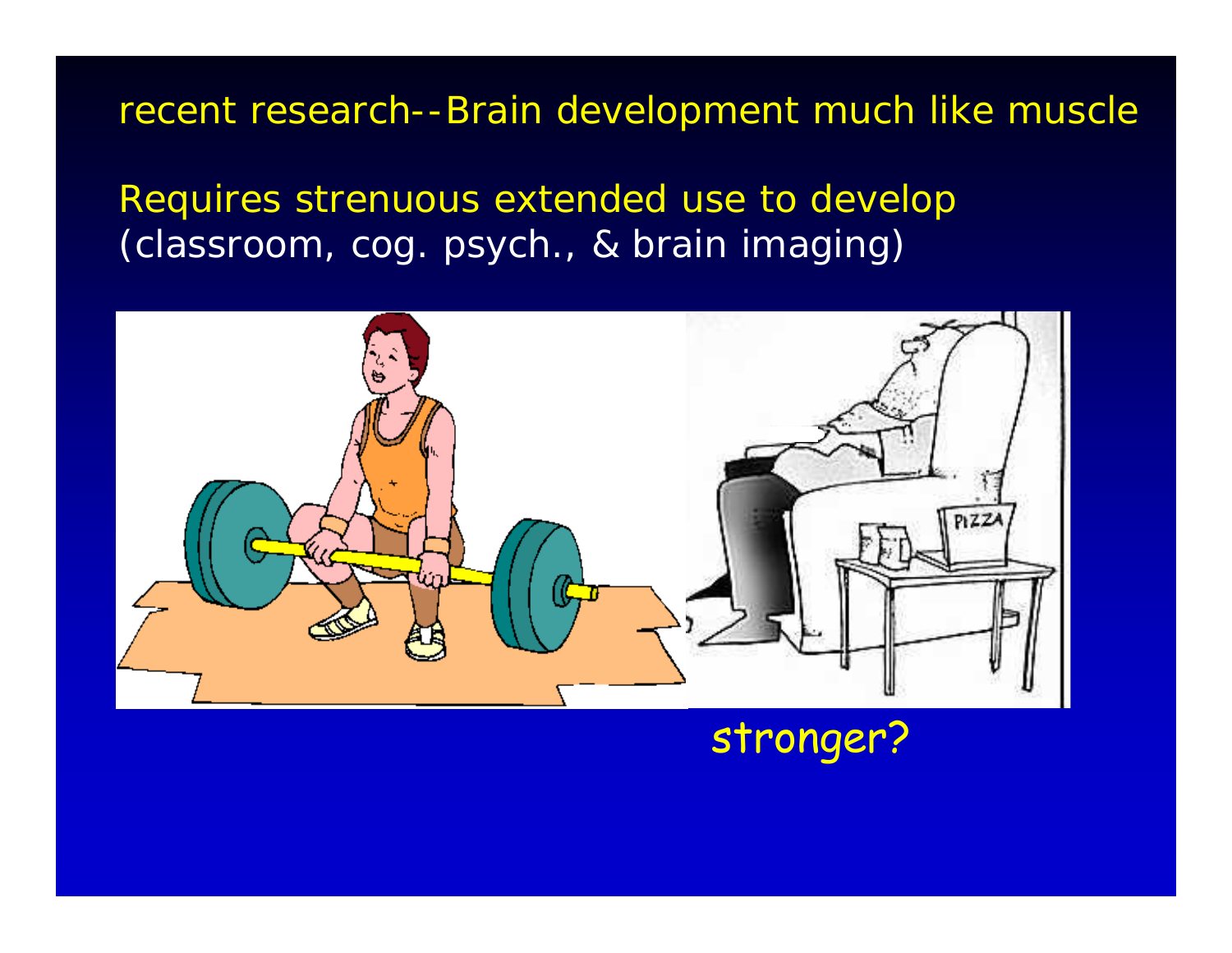recent research--Brain development much like muscle

Requires strenuous extended use to develop *(classroom, cog. psych., & brain imaging)*



#### Smarter?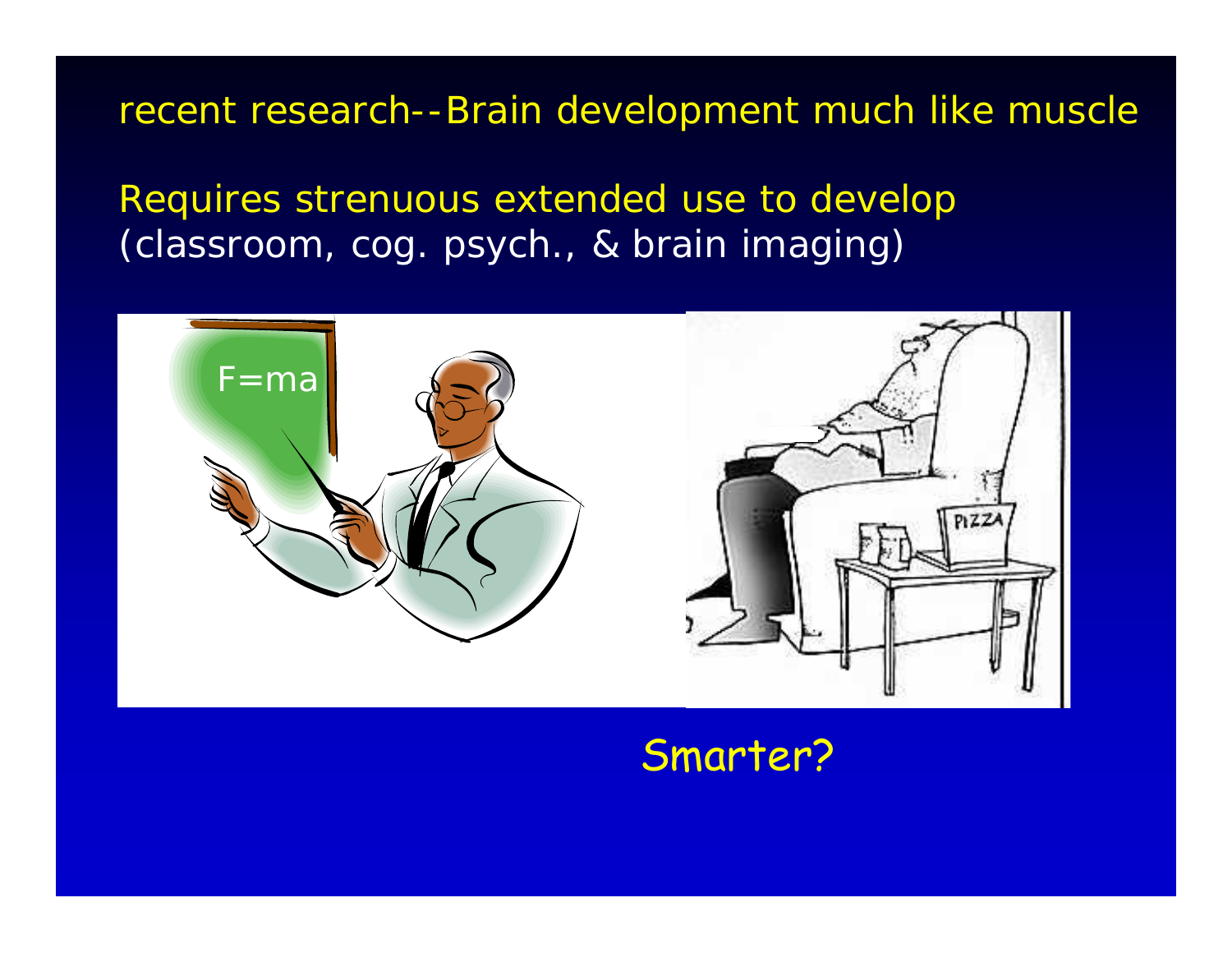**Learning expertise--how best to develop brain?**

Student GPA correlates with time spent studying? a. yes b. no

amount of time studying not correlated, or slightly anticorrelated with GPA!

GPA is correlated with amount of **certain type** of studying.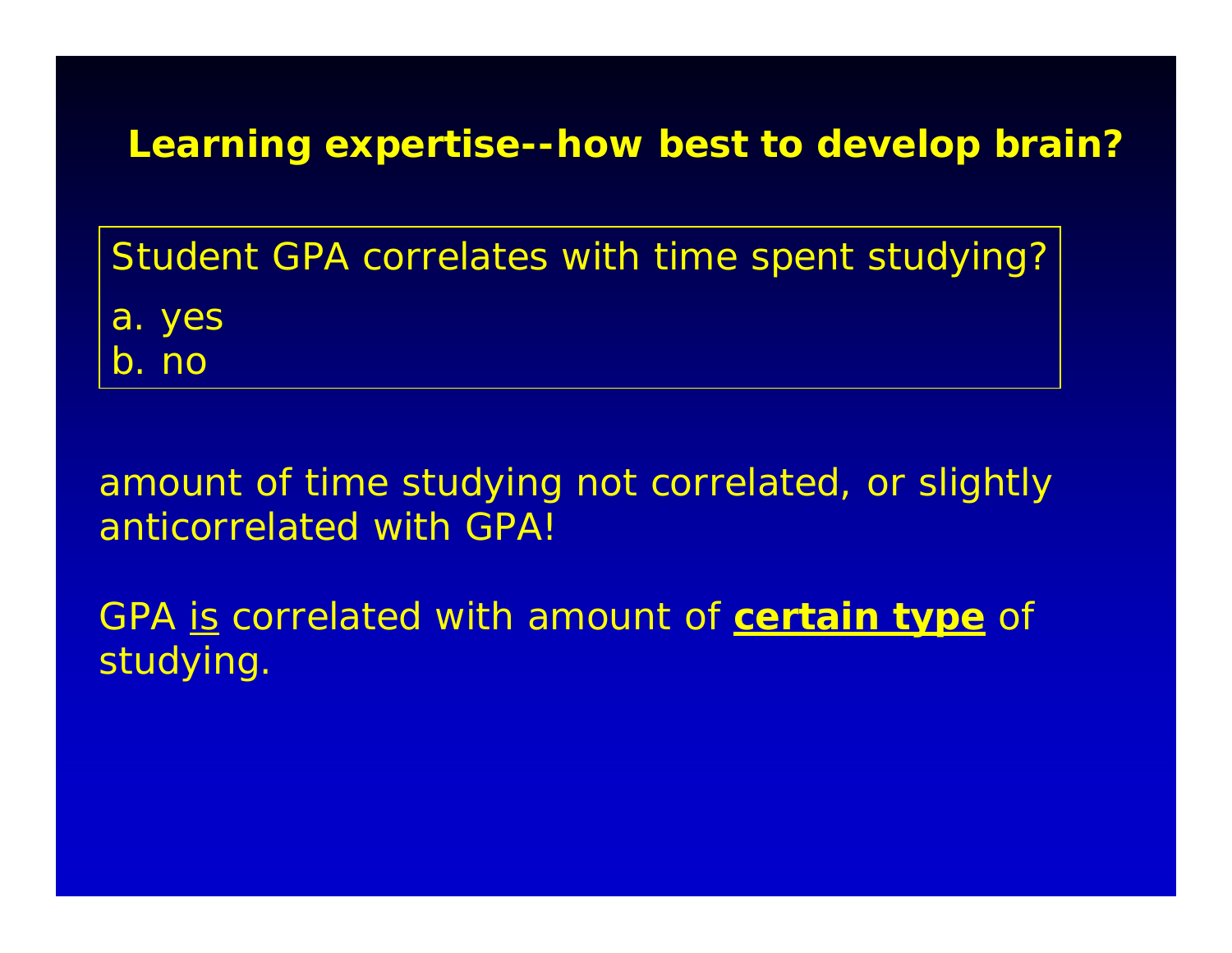#### **Effortful practice/study**

Cog. Psych. research on development of expertise-- Expertise requires many hours of "effortful practice"- endless low level study/practice ⇒ no improvement

Characteristics of effortful practice/study

• Always focused on next higher level; attainable, but only with full concentration/effort *(limited hrs/day)*

• Feedback on progress

• Reflection upon success-- *how improved/learned, lessons for next step (experts learn to monitor own thinking and learning)*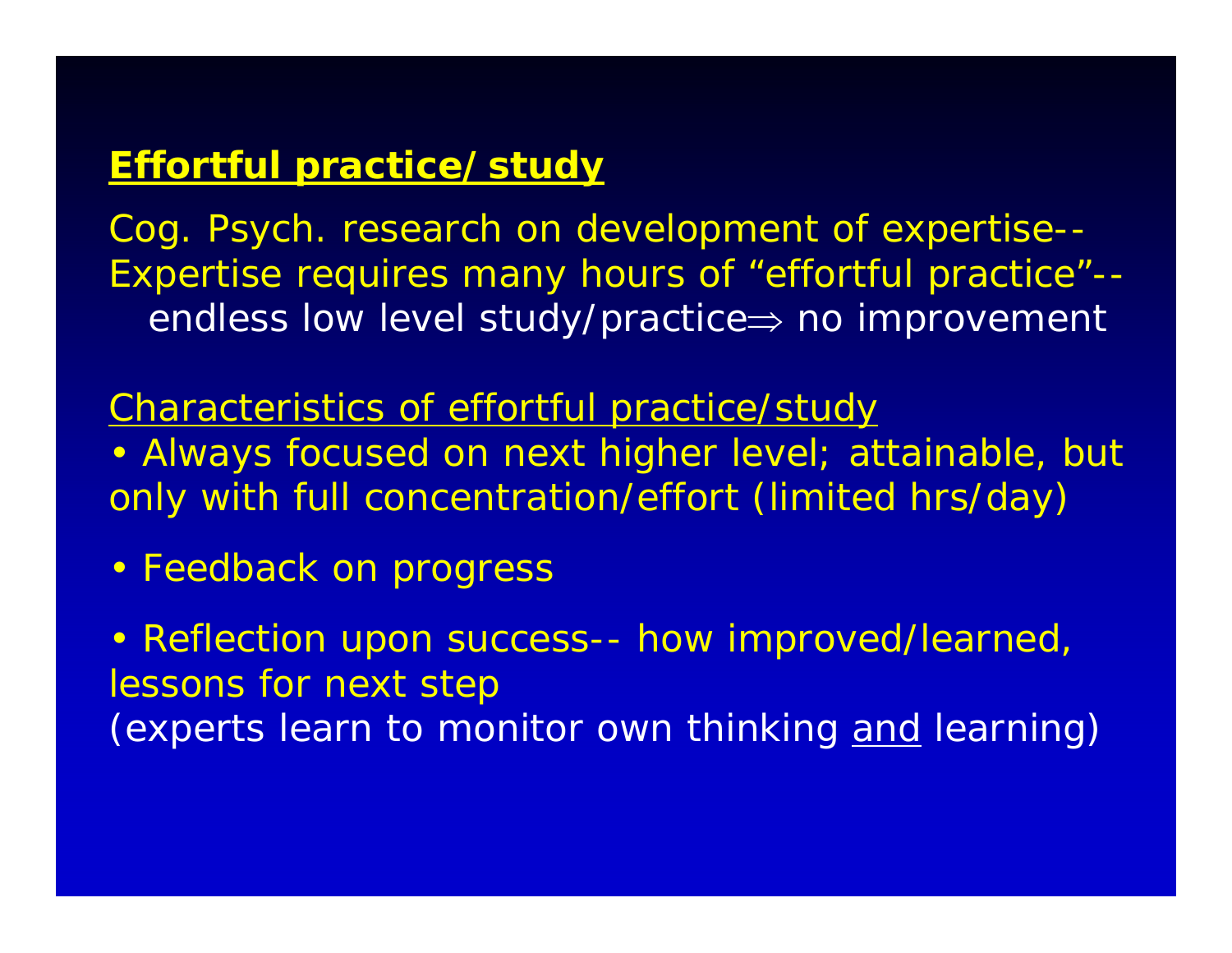**Feedback-- what helps & what doesn't help learning** (all contexts)\*

1. Helps learning *(likely essential!)* Timely & specific.  $\Rightarrow$  feedback that guides subsequent thinking

2. Not helpful-- Delayed significantly in time Nonspecific ⇒ zero or negative effect



last monthsexam scoresG.A. 27H.D. 65R.M. 62

\*Knowing What Student Know, Pelligrino et al eds. NAS Press (2001)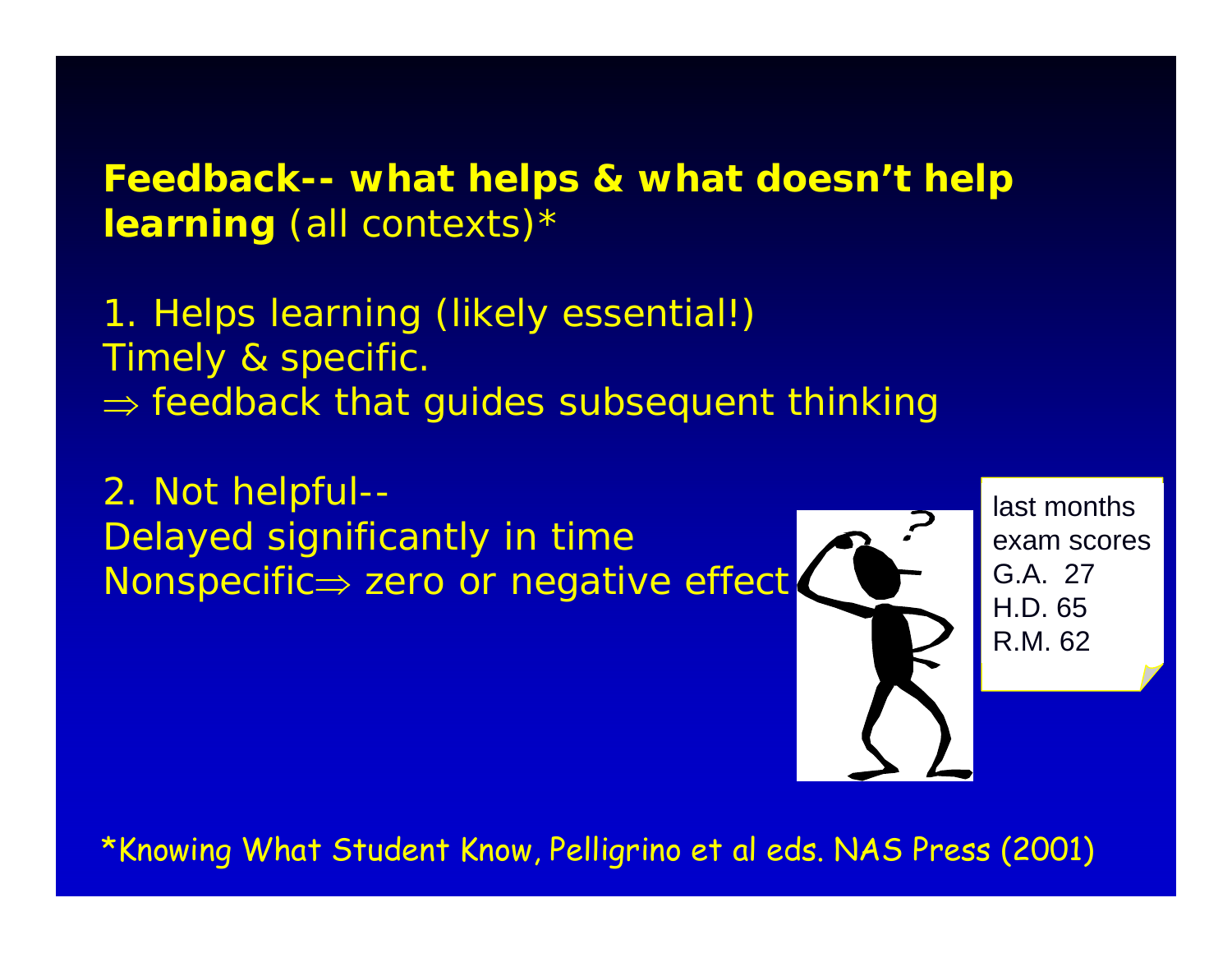## **Outline**

- 1. Background context-- most effective learning
- 2. Motivationwhat motivates & demotivates
- 3. A. RetentionB. Limits on working memory
- 4. Learning as brain development-- A. What changes brain, including role of feedback

\***B. Impact of prior thinking & expert-novice differences**

C. Expert mental frameworks, learning concepts and transfer to novel contexts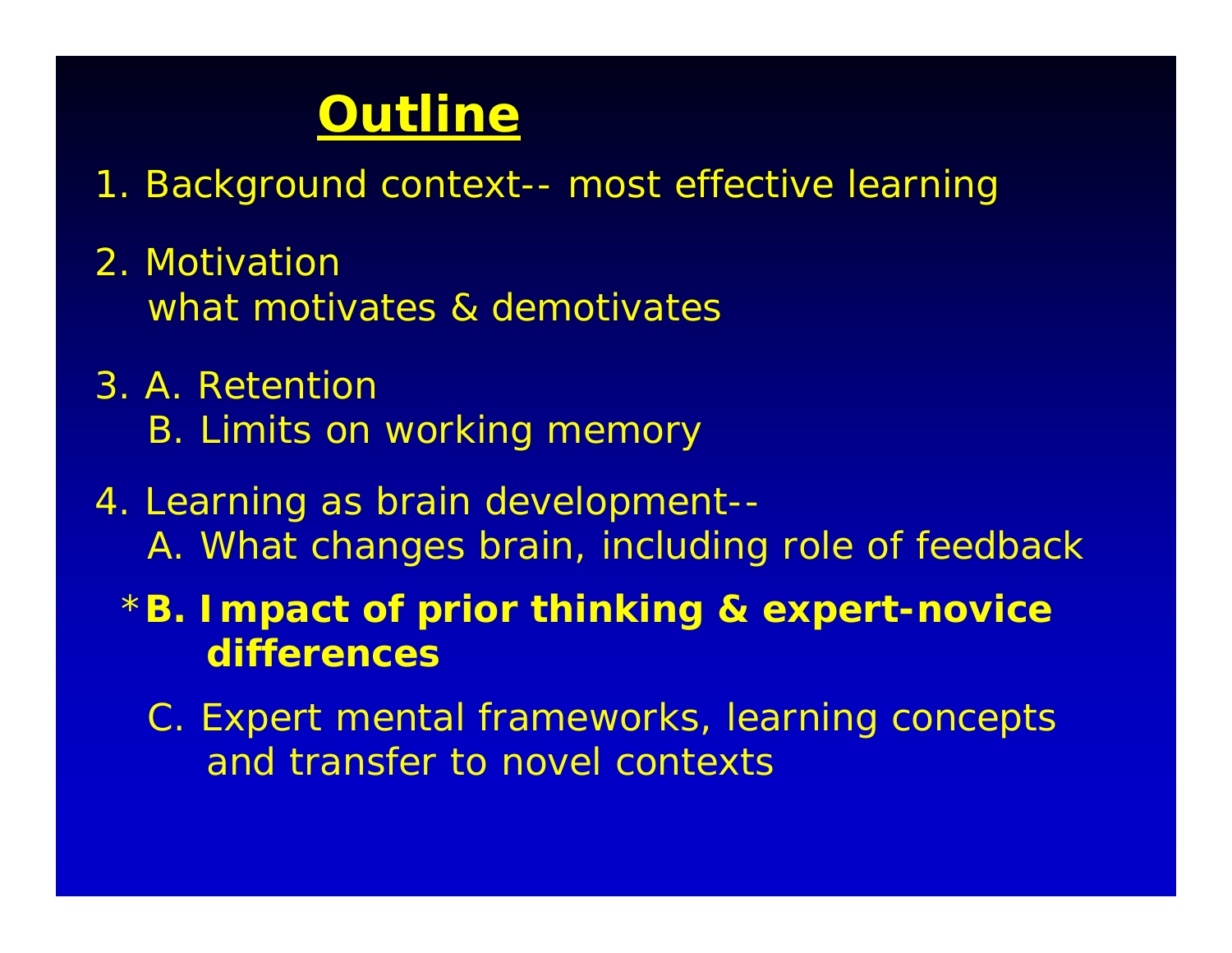

Fish is Fish L. Lionni Dragonfly Books

## **3.B. Impact of prior thinking Expert-novice differences\***

*Long term memory always built on prior thinking. People always interpret in terms of past knowledge.*

#### Manifested in many ways:

1) Nonexperts perceive images, demonstrations, labs in unintended ways.

2) Prior thinking shapes interest, motivation, how to learn, …

\* How People Learn, Bransford et. al eds, NAS Press (2000)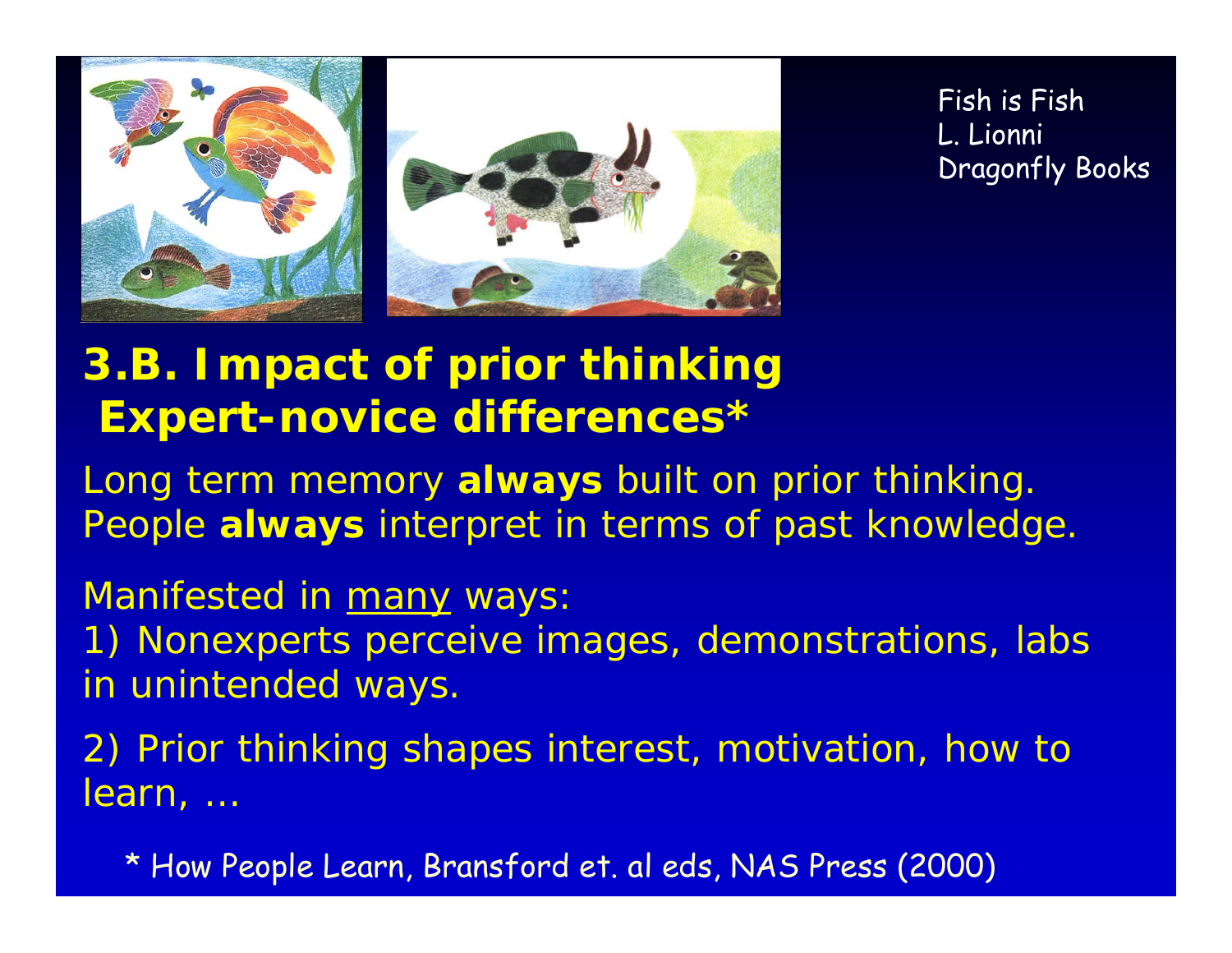### **Expert-novice differences (cont.)**

2. Prior thinking can be helpful or harmful depending on what it is, if recognized, how quided.

Misapplied prior knowledge ("misconceptions") very robust! *(lots of research in physics & chem)*

Will override repeated explanations, solving hundreds of problems.

Changed only by convincing person of necessity to examine and reconsider their thinking.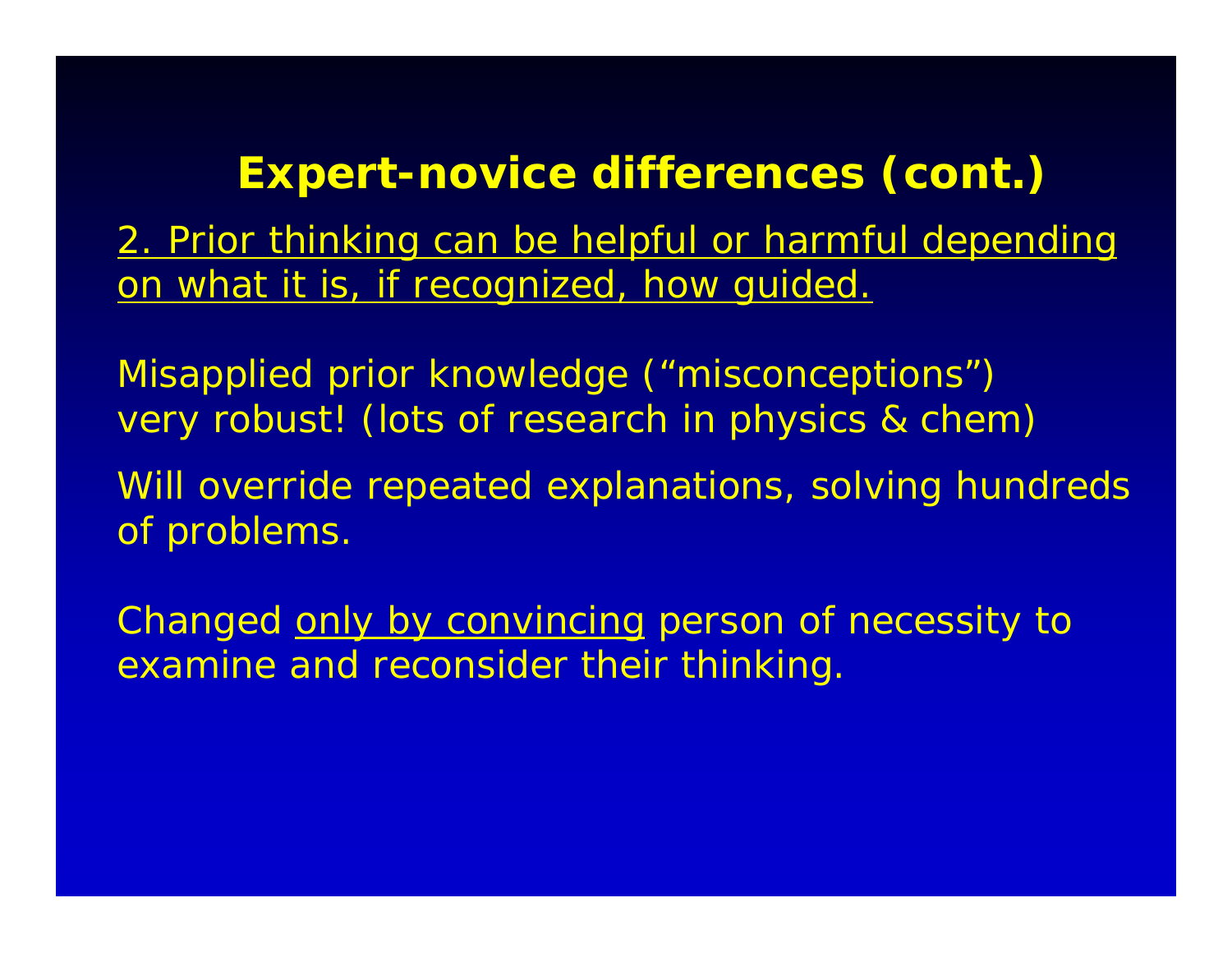## 3.C. **Expert Mental Frameworks, Learning Concepts, Transfer to Novel Contexts.**

Nonexperts have poor framework for organizing knowledge. Often not recognized by teacher.

Most common difficulty students express-- cannot understand structure, what is important and what not, how fits together? ...



When proper framework established, cog. load reduced, learning and retention much better.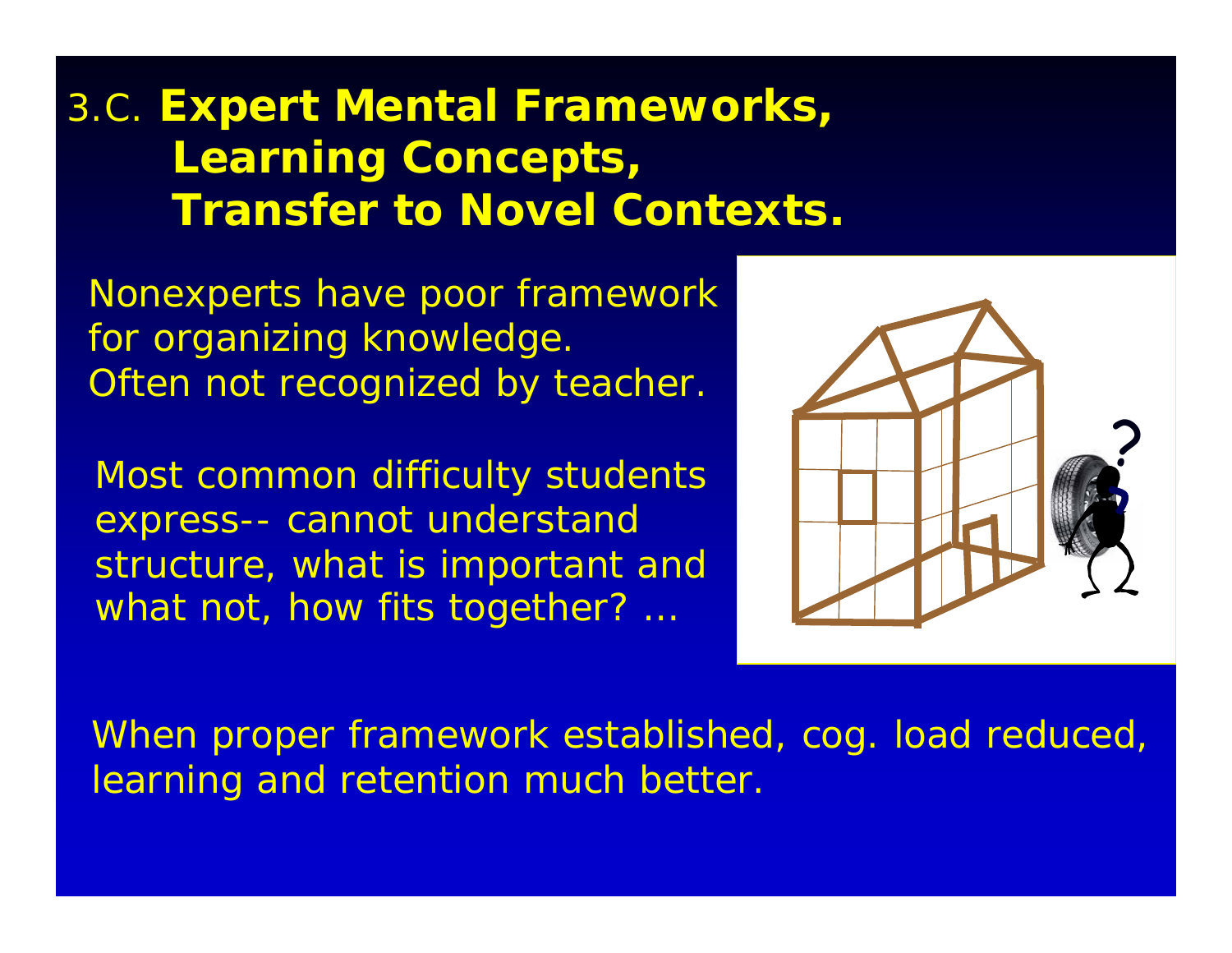**Learning Conceptual Understanding** -- concepts are expert framework--way of organizing and applying knowledge. *physics--"conservation of energy"*

Related to "transfer"-- ability to apply understanding to novel context. "Concept" is what transfers.

### **How learn conceptual understanding and transfer?**

•What does not work Hearing (or reading, etc.) abstract generalization. Solving algorithmic problems. *(lots of physics ed. data!)*

- •What does work *(with effort)*
- 1. Multiple specific examples & applications.
- 2. Compare & contrast examples.
- 3. Think explicitly how to generalize. Reflect & apply. Lecture on transfer - D. Schwartz - April 15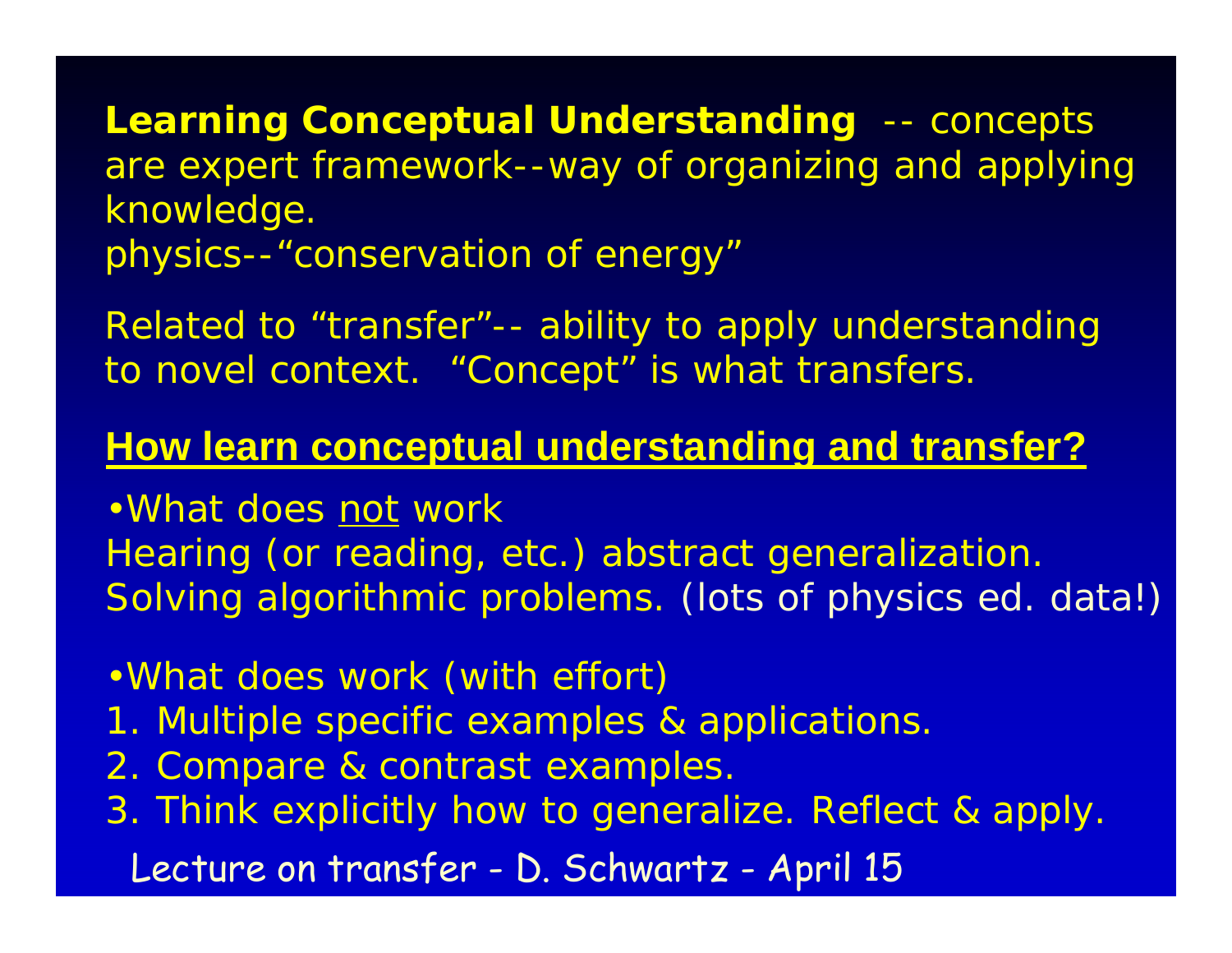final test-- retrieve and apply

Controlled study.\* Two comparable groups of students. Predict which group scored higher on the test & why?

Group 1 went to lecture, took notes and reviewed them, then took test on the material.

Group 2 did not go to class, got the lecturer's notes and reviewed them, then took the same test on the material.

ans. group 2.

Studies of student note taking show why. Only the students who already know the material pretty well are able to take notes that follow the organizational framework and are accurate.

For the others, do not have the framework, cog. load too high, their notes (and lecture) are not of much use.

\*K. Kiewra, Ed. Psych. 1985, V. 20, pg. 33-39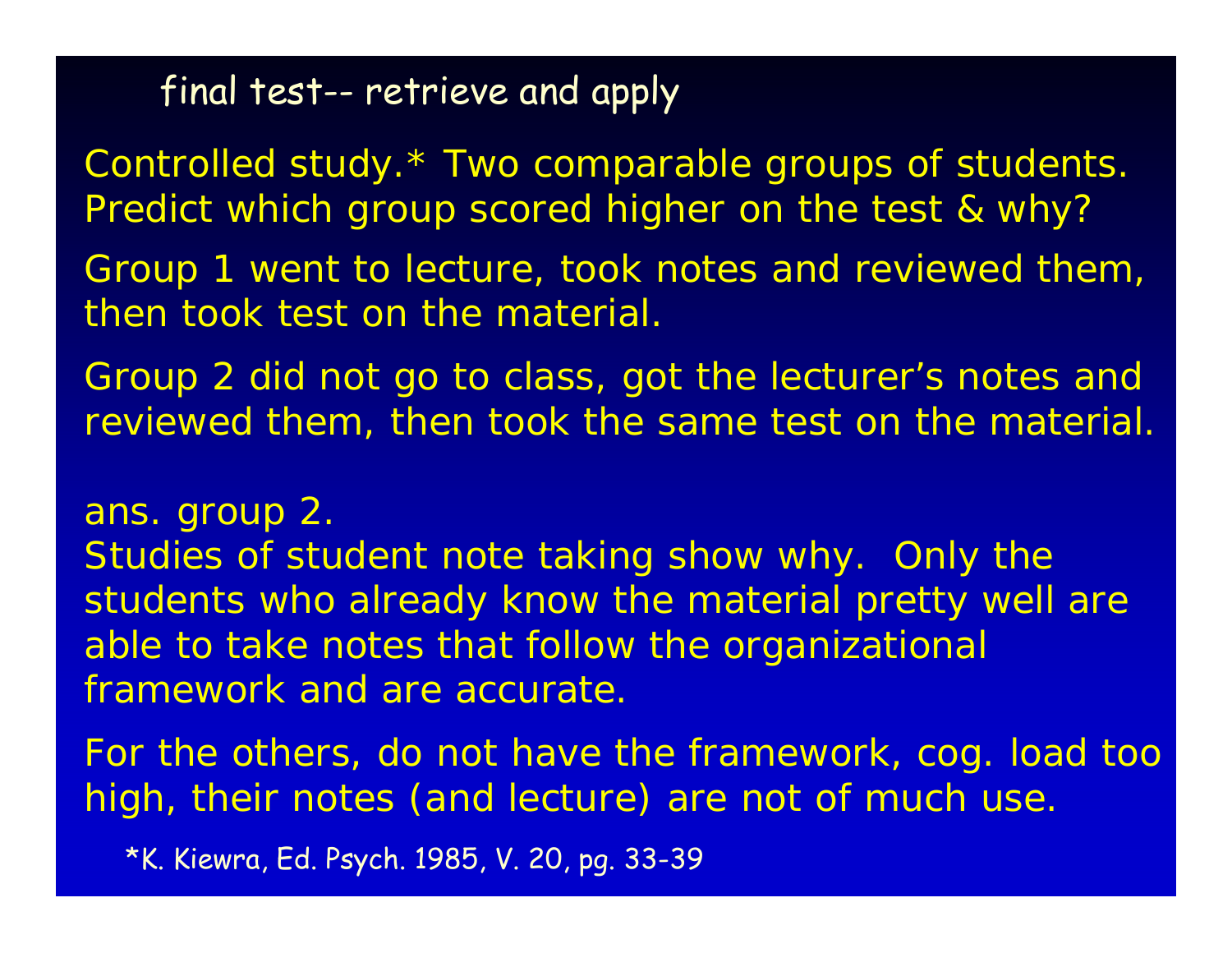#### **What research says about enhancing learning**

- Motivation
- Retention
- Limits on working memory
- Learning as brain development-A. What changes brain
- cognitive psychology brainresearch classroom**studies** 
	- B. Impact of prior thinking & expert-novice differences--
	- C. Expert mental frameworks, learning concepts, and transfer to novel contexts

characteristics of expert tutors-- close match  $\Rightarrow$  guidance for applying in classes

www.cwsei.ubc.ca slides & more refs at "resources"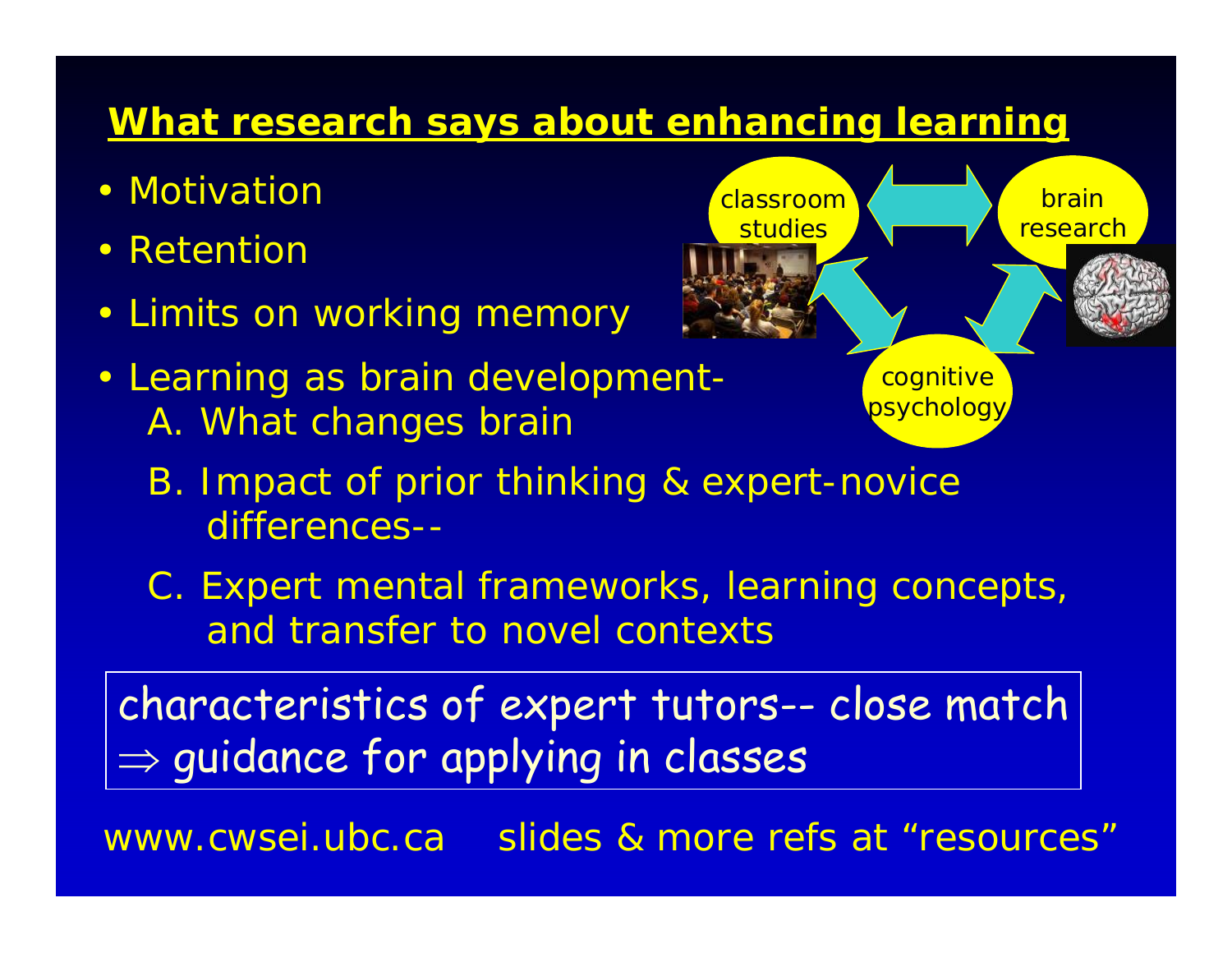### Extra bonus slides Expert-novice differences: **Beliefs about subject & learning**

## **Novice Expert**

**Content: isolated pieces of information to be memorized.**

**Handed down by an authority. Unrelated to world.**

**Problem solving: pattern matching to memorized recipes.**

**Content: coherent structure of concepts.**

**Describes nature, established by experiment.**

**Prob. Solving: Systematic concept-based strategies. Widely applicable.**

Beliefs set by past experience. Shape interest and motivation and how to learn. Need to convince in order to change. Into. chem & physics reinforces novice beliefs.

see refs at www.CLASS.Colorado.edu